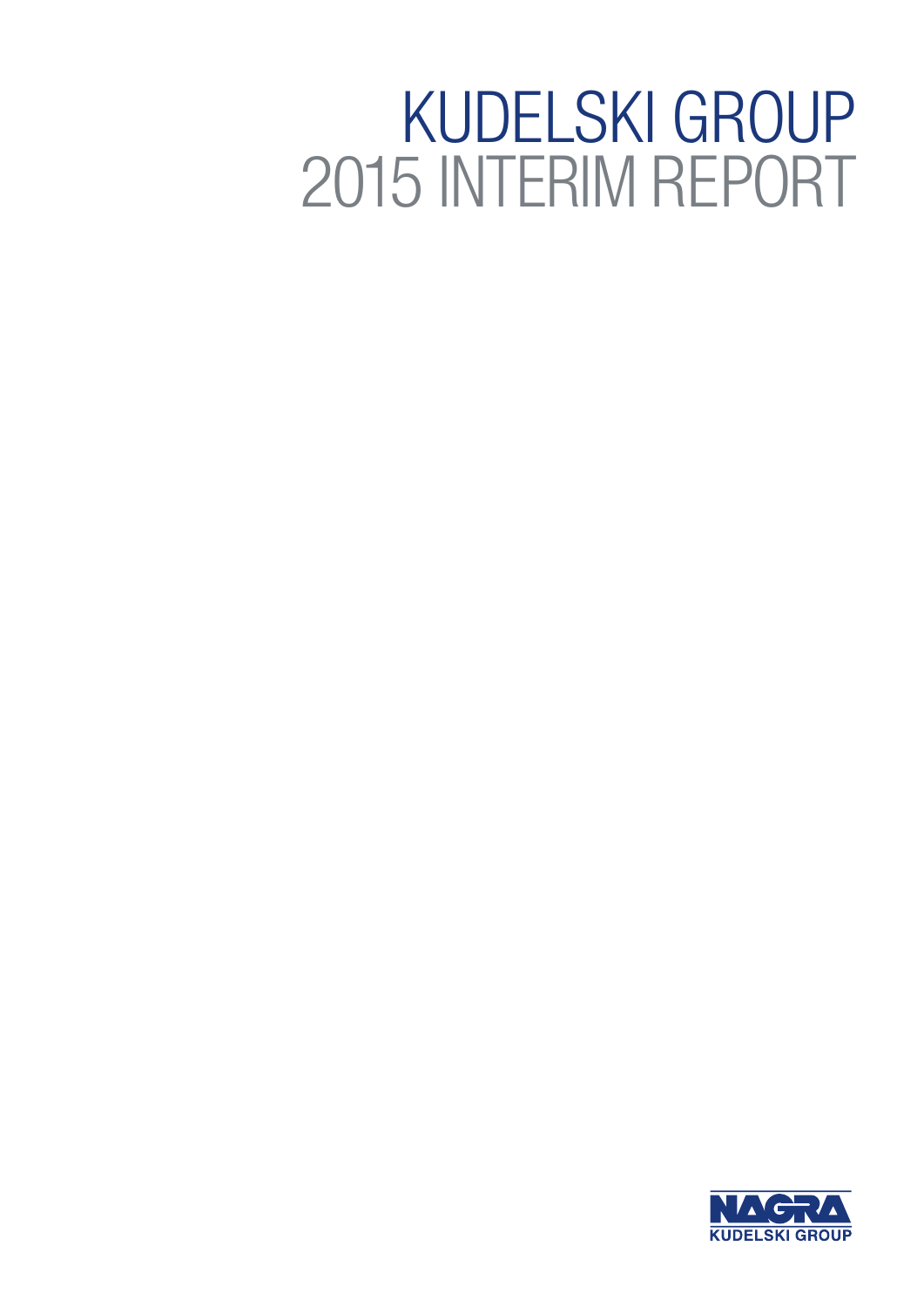### KEY FIGURES FIRST HALF 2015 (UNAUDITED)

| <b>In CHF'000</b>                                                             | January/<br><b>June 2015</b> | January/<br><b>June 2014</b><br>(restated) |
|-------------------------------------------------------------------------------|------------------------------|--------------------------------------------|
| Revenues and other operating income                                           | 424 961                      | 400 084                                    |
| Margin after cost of material                                                 | 311798                       | 308 130                                    |
| Margin after cost of material in % of revenues and other operating income     | 73.37%                       | 77.02%                                     |
| Operating (loss)/income (pro forma)                                           | 30 438                       | 27 690                                     |
| Operating income in % of revenues and other operating income                  | 7.16%                        | 6.92%                                      |
| Net income for the period from continuing operations                          | 9774                         | 18 477                                     |
| Earnings per bearer share for the periode from continuing operations (in CHF) |                              |                                            |
| - basic                                                                       | 0.1295                       | 0.2803                                     |
| - diluted                                                                     | 0.1295                       | 0.2803                                     |
| In CHF'000                                                                    | 30.06.2015                   | 31.12.2014<br>(restated)                   |
| Equity                                                                        | 419 575                      | 453 444                                    |
| Cash and cash equivalents                                                     | 129 516                      | 92 382                                     |

Market capitalization 655 276 766 127 Share price (in CHF) 13.25 15.55

2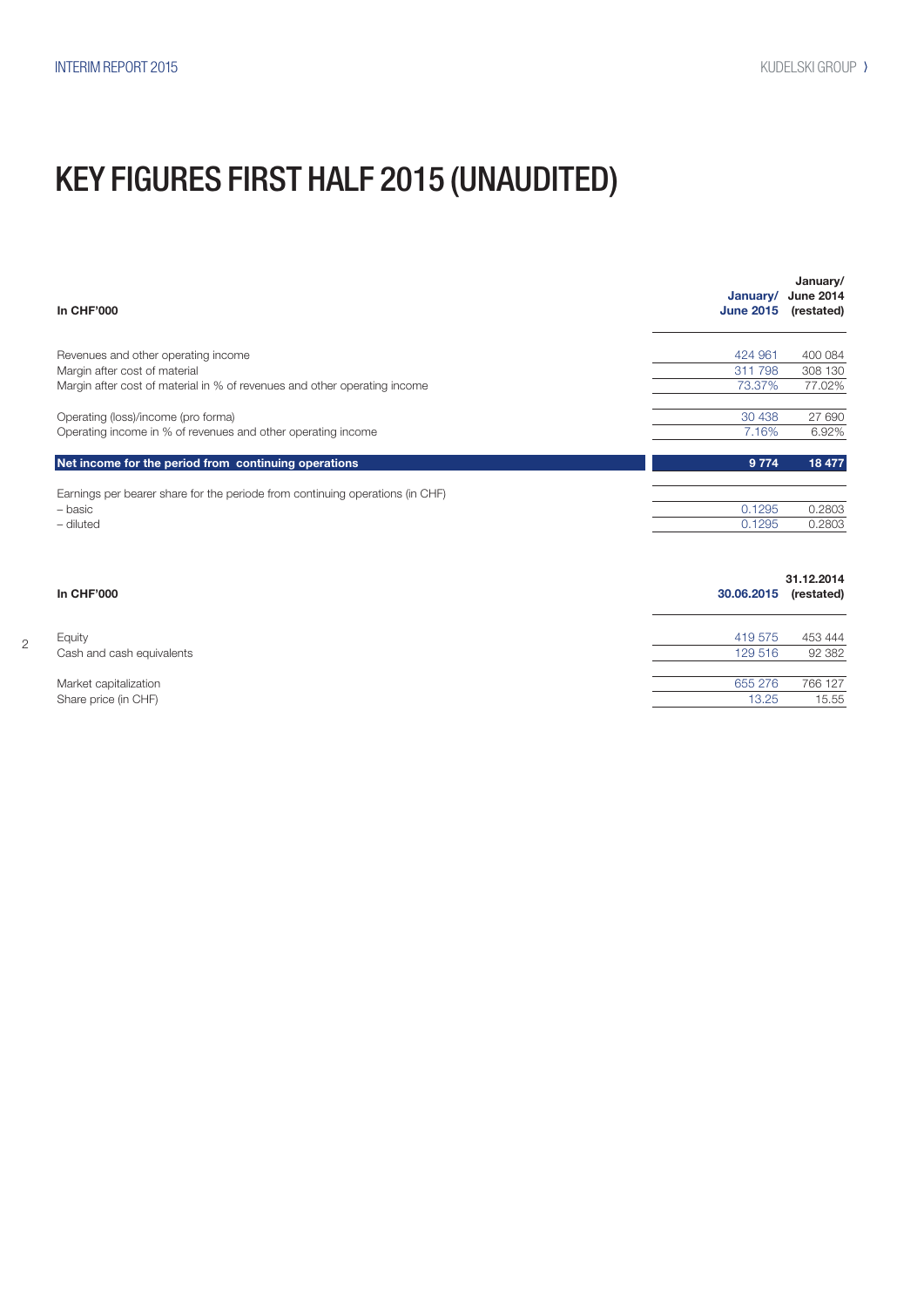### FIRST HALF 2015 HIGHLIGHTS

- +10.4% CONSTANT CURRENCY REVENUE GROWTH AND +9.7% OPERATING INCOME GROWTH
- FURTHER WINS IN CORE DIGITAL TV MARKETS AND DEPLOYMENTS OF NEXT GENERATION TECHNOLOGIES
- INTEGRATED SECURITY, CONNECTWARE AND MULTI-SCREEN BUNDLES GAINING TRACTION
- JOINING FORCES WITH ECHOSTAR IN THE SET-TOP BOX SPACE
- CONTINUED PATENT LICENSING MOMENTUM WITH FURTHER LICENSING AGREEMENTS
- KUDELSKI SECURITY EXPANDING ITS CUSTOMER BASE
- STEPPING UP SKIDATA NON-EUROPEAN GROWTH
- INCREASED GUIDANCE FOR FULL YEAR REVENUES AND PROFITABILITY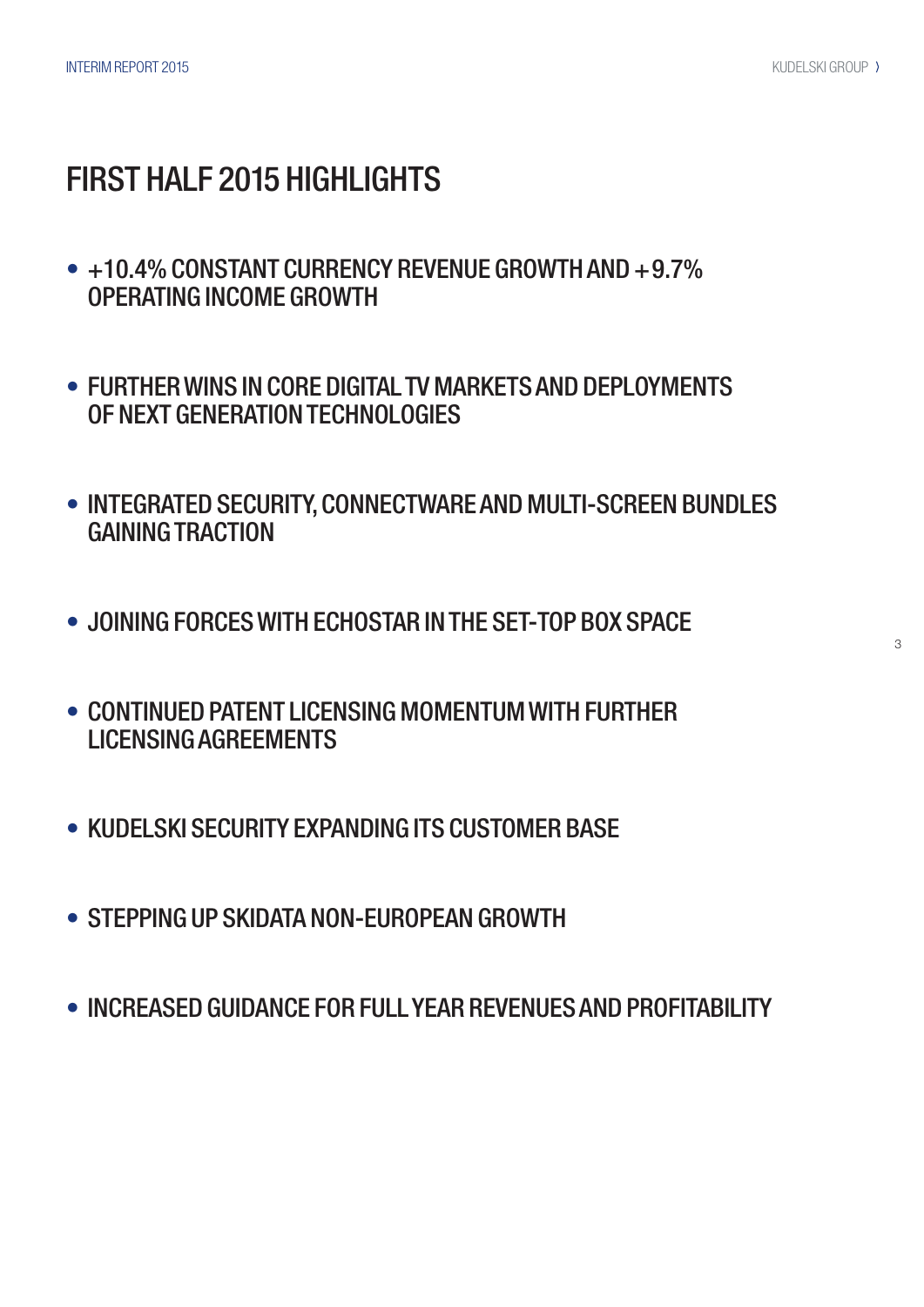### LETTER TO SHAREHOLDERS

#### First Half 2014

For the first half 2015, total revenues and other operating income increased by 6.2% to reach CHF 425 million, with operating income of CHF 30.4 million representing an improvement of 9.7% compared to the first half 2014. Net income increased to CHF 9.8 million, as compared to CHF 0.6 million during the first half 2014.

Overall, the Kudelski Group was able to deliver solid performance during the first half 2015 in spite of the decision by the Swiss National Bank in January 2015 to discontinue the Swiss Franc/Euro cap. This decision had a material, negative impact on Group revenues and profitability, but important measures undertaken by the management as well as a stronger US dollar enabled the Group to deliver solid results during the first half of the year.

- 4
	- More specifically, the Group's performance during the first half was the result of key actions taken during 2014 and 2015, including:
		- Stronger positioning of the Group in the conditional access segment, especially in emerging markets, following the Group's acquisition of Conax;
		- Improving smartcard supply chain management and decoupling it from the Swiss franc, together with the divestment of NagraID and NagraID Security;
		- Further optimizing the Group's Integrated Digital TV (iDTV) portfolio by divesting the traffic and billing business as well as continuing to improve the existing cost structure;
		- Deepening the Group's relationship with EchoStar through SmarDTV's acquisition of EchoStar's European set-top box operations and EchoStar's investment in a 22.5% stake in SmarDTV;
		- Systematic efforts to improve the iDTV location mix by encouraging internal transfers in Switzerland and targeted hiring in emerging markets such as India;
		- Sustained investments in Kudelski Security, intellectual property and innovation initiatives; and
		- Major strengthening of SKIDATA's market position outside of Europe through key acquisitions in the USA and Australia.

#### iDTV Business

During first half 2015, iDTV revenues increased by 6.8% in constant currency over the same period in 2014 with following main drivers:

- The Americas region achieved substantially stable revenues in spite of the challenging business environment in Brazil and the important one-time revenue effect in the first half 2014 of the Cisco patent cross-licensing agreement;
- In Europe, a 12.5% revenue growth in constant currency resulted from solid performance and improving momentum of our business in this region; and
- Revenues in the Asia/Pacific and Africa region increased by 15.1% in constant currency primarily driven by growth in India, Vietnam and Taiwan.

#### Public Access

2015 is an important year for SKIDATA. Having completed the acquisitions of Sentry (USA), Don Harstad (USA) and SKIDATA Australasia (Australia), SKIDATA is well positioned to materially increase its revenue base outside of Europe, particularly in the Americas and Asia. To further grow its business in the Americas, SKIDATA has also recently acquired the intellectual property portfolio of 3M's parking business, gaining privileged access to close to 10'000 former 3M parking business customers. With an increased presence in USA and Australia, SKIDATA is now becoming the global leader in off street parking solutions in addition to being the world leader in ski segment.

Early results from these key steps have been promising. During the first half 2015, SKIDATA's revenue growth reached 97.1% in the Americas and 115% in Asia, both in constant currency and the second half started with a strong order backlog that is expected to fuel solid growth for the remainder of the year.

#### Kudelski IP & Innovation

Following the important patent crosslicensing agreement with Cisco in 2014, Kudelski IP was able to deliver new patent licensing agreements in the first half 2015 with Google, Disney, Netflix and Bloomberg. Through these agreements, Kudelski IP is further expanding the

Kudelski Group's access to third party intellectual property rights, generating important licensing revenues and establishing itself as a valuable intellectual property contributor to the industry.

#### Cyber security

Kudelski Security is continuing to develop its cyber security solution portfolio, including a best-of-breed Cyber Fusion Center and a secure 4G-LTE solution in collaboration with Athonet, a provider of an innovative mobile core network solution.

Kudelski Security has further expanded its customer base in 2015 by adding a number of new clients, including a top 5 global bank, and securing a partnership with Allianz Global Corporate & Specialty SE.

#### Outlook

The Kudelski Group is continuing to invest in Kudelski Security, IP initiatives, innovation projects and expanding the geographic footprint of SKIDATA outside of Europe.

The high volatility in exchange rates following the decision of the Swiss National Bank in January 2015 has impacted the performance of the Group. However, with the continued evolution of the Kudelski Group's business portfolio, the measures undertaken by management as well as a partial recovery of the exchange rates, the Group has decided to raise its full year guidance. For the full year 2015, total revenues and other operating income is expected to be in the range of CHF 920 - CHF 940 million, and operating income is expected to be between CHF 70 - CHF 80 million. This new guidance is subject to exchange rates remaining substantially stable during the second half.

We would like to take this opportunity to thank our clients, partners, employees and shareholders for their continued trust in this challenging environment, where important efforts are required to deliver sustainable results for the future.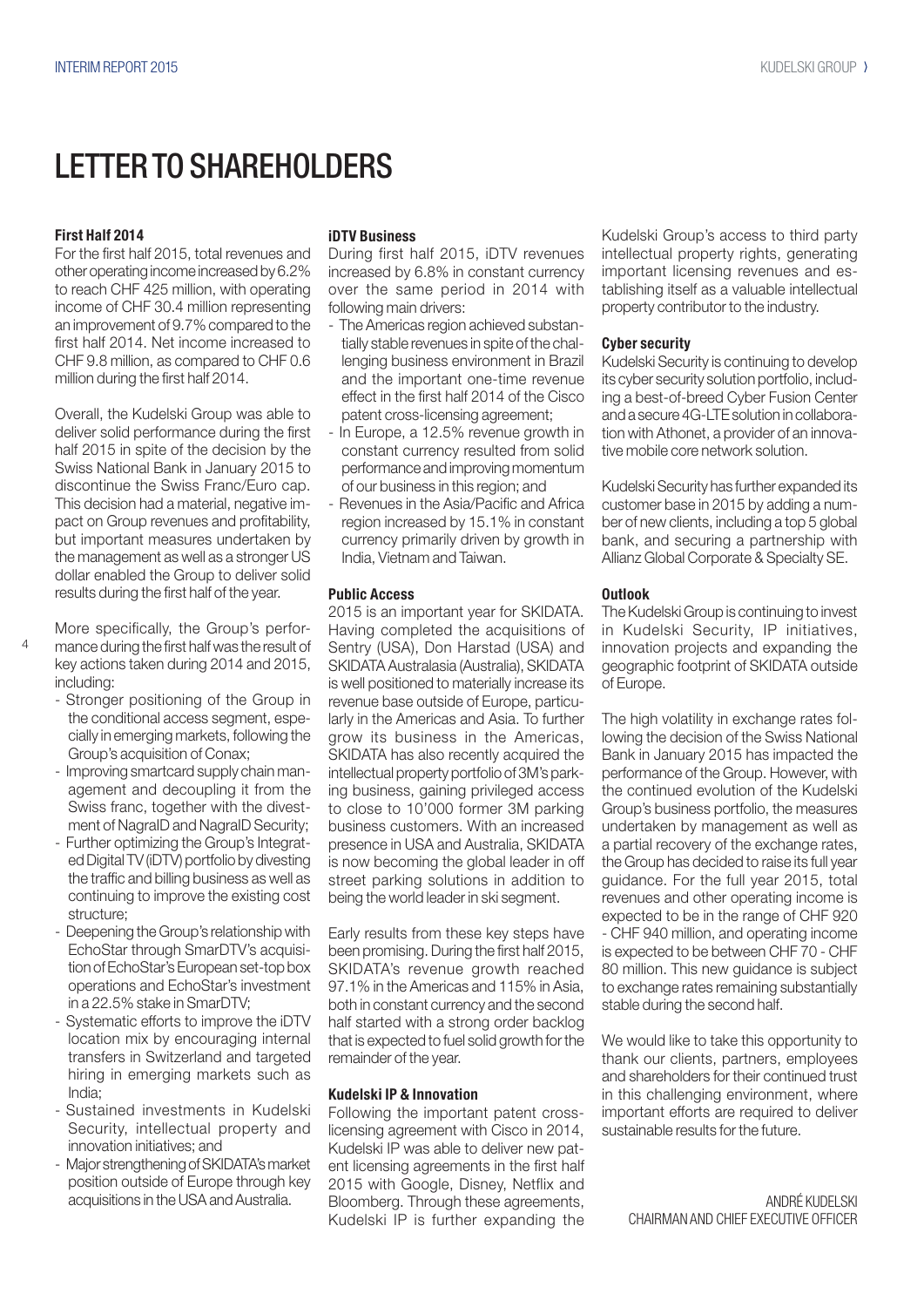### KEY FIGURES FIRST HALF 2015\*



\*The above key figures represent the latest published figures for any presented accounting period (incl. restatements, where applicable).

5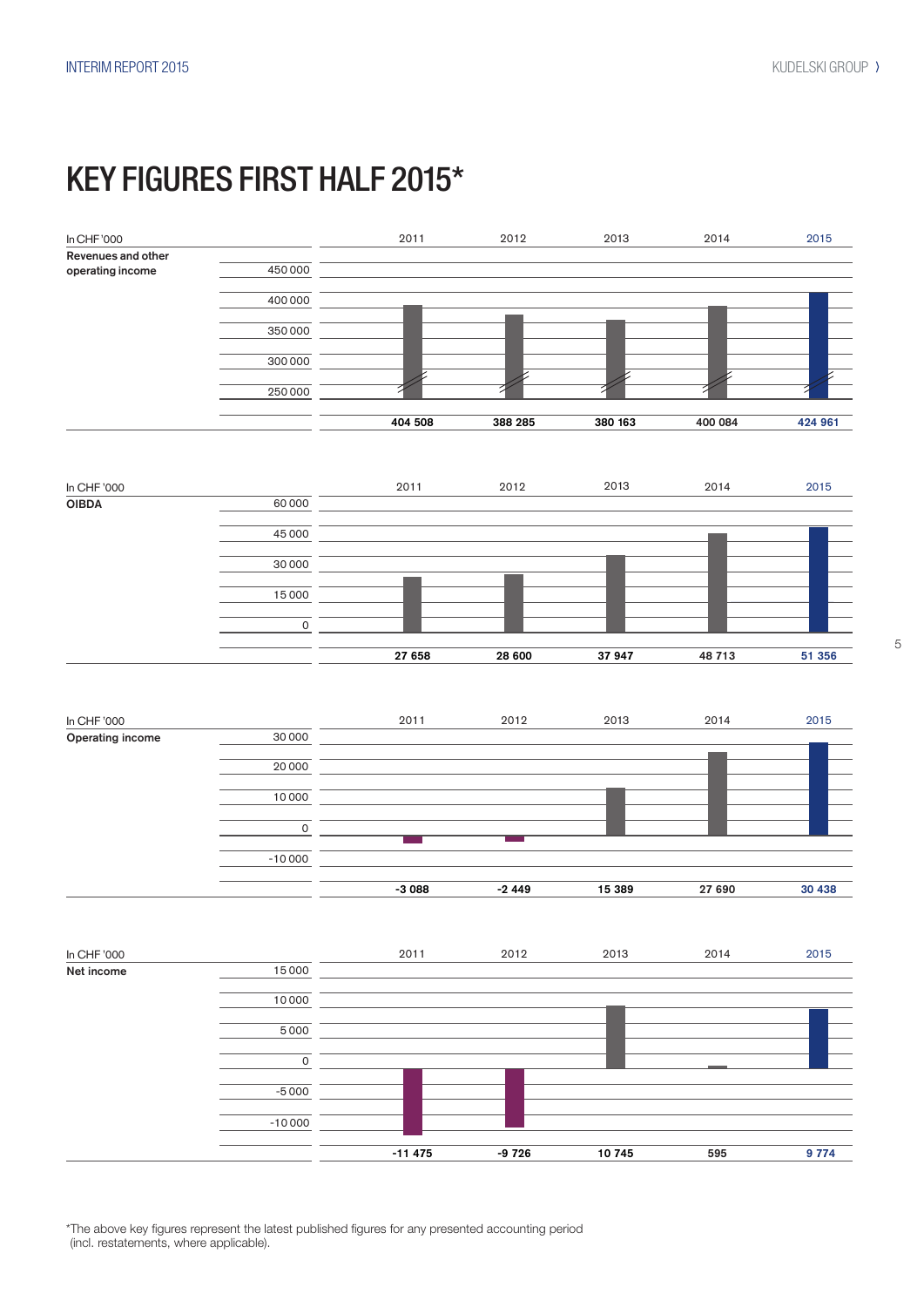### FIRST HALF 2015 RESULTS

During the first half 2015, the Kudelski Group grew its consolidated revenues and operating income in spite of significant exchange rate volatility. The Group expanded its distribution capabilities in the Public Access segment and continued to optimize its Integrated Digital TV (iDTV) activities.

In Public Access, the Group acquired 60% of Sentry Control Systems, SKIDATA's largest distributor in the United States, for CHF 14.0 million with an option to acquire the remaining 40% share for an additional CHF 9.9 million of deferred and contingent consideration. SKIDATA also acquired Don Harstad, a smaller distributor in the Midwestern region of the United States, for CHF 0.5 million. In addition, SKIDATA purchased for a nominal amount the intellectual property portfolio of 3M's parking business, gaining privileged access to an installed base of close to 10'000 former 3M parking customers. Finally, following the acquisition of a 50% stake in October 2014, SKIDATA assumed operational control over its Australian distributor, now renamed SKIDATA Australasia Pty Ltd, at the beginning of this year and maintains an option to acquire the remaining shares in this entity. With these acquisitions, SKIDATA significantly expanded its presence outside its traditional European markets and doubled its non-European revenue base in this first half, compared to the first half of last year.

In iDTV, the Group's SmarDTV subsidiary merged EchoStar's European set-top box entities. SmarDTV completed the acquisition of such entities for CHF 0.5 million, thereby extending the Group's set-top box portfolio with a feature-rich set of gateways and settop boxes. As the identifiable net assets acquired exceed the consideration paid to EchoStar, this transaction qualifies as a bargain purchase for accounting purposes. Hence, a CHF 4.1 million book

gain is included in this period's other operating income. This gain is expected to offset restructuring costs to be incurred in the second half. Concurrently with this acquisition, the Group sold 22.5% of SmarDTV's equity and debt to EchoStar for a total cash consideration of CHF 12.7 million.

Finally, the Group continued to extend the scope of its intellectual property licensing activities, signing patent licensing agreements with Netflix, Google, Disney and Bloomberg, resulting in a material positive contribution to the first half's revenues and operating income.

Group revenues for the first half 2015 in constant currency increased by 10.4% over the same period in 2014, primarily driven by the 24.2% constant currency growth of the Public Access segment. Compared to the strong first half 2014, which was supported by the one-time licensing revenues from the Cisco patent licensing agreement, iDTV constant currency revenues for the first half 2015 grew by 6.8%, benefitting in particular from the underlying growth of the core digital TV business.

Reported first half 2015 revenues increased by 5.3% to CHF 416.1 million. The Group reported operating income of CHF 30.4 million, representing growth of 9.7% over the first half 2014. Net income improved from CHF 0.6 million to CHF 9.8 million.

A single digit million currency effect negatively impacted this first half's operating income, as the average USD/ CHF rate increased from 0.891 to 0.947 while the closing rate declined from 0.990 to 0.930, and the average and closing EUR/CHF rates declined respectively from 1.221 to 1.058 and from 1.203 to 1.043. The negative currency impact on first half revenues amounted to CHF 20.4 million.

#### GROUP REVENUES AND PROFITABILITY

Total revenues and other operating income for the first half 2015 increased by CHF 24.9 million to CHF 425.0 million. Revenues grew by CHF 20.8 million, while other operating income increased by CHF 4.0 million, due in particular to the CHF 4.1 million gain from the acquisition of Echo Star's European set-top box operations.

"Margin after cost of material" (a proforma, non-IFRS item) increased by CHF 3.7 million to CHF 311.8 million. Relative to total revenues, margin after cost of material decreased from 77.0% to 73.4%, reverting to historical levels, after the one-time increase in the first half of 2014, which was primarily due to the effect of a licensing transaction.

Personnel expenses increased by CHF 5.2 million to CHF 191.8 million during the first half 2015, compared with the same period of 2014, as the Group consolidated the additional operating expenses of its newly acquired subsidiaries. Total Group headcount increased by 369 to 3'403 employees as of June 30, 2015. SKIDATA was the primary driver of this headcount increase, accounting for most of the additional 124 employees in the United States (mainly from the Sentry acquisition) and the additional 56 employees from SKIDATA Australasia. The integration into SmarDTV of the newly acquired operations from EchoStar was the main driver of the Group's headcount expansion in the United Kingdom by 123. In Switzerland, the Group marginally increased overall headcount by 3 employees. Finally, the Group continued to expand its Indian operations, adding another 34 employees in this first half.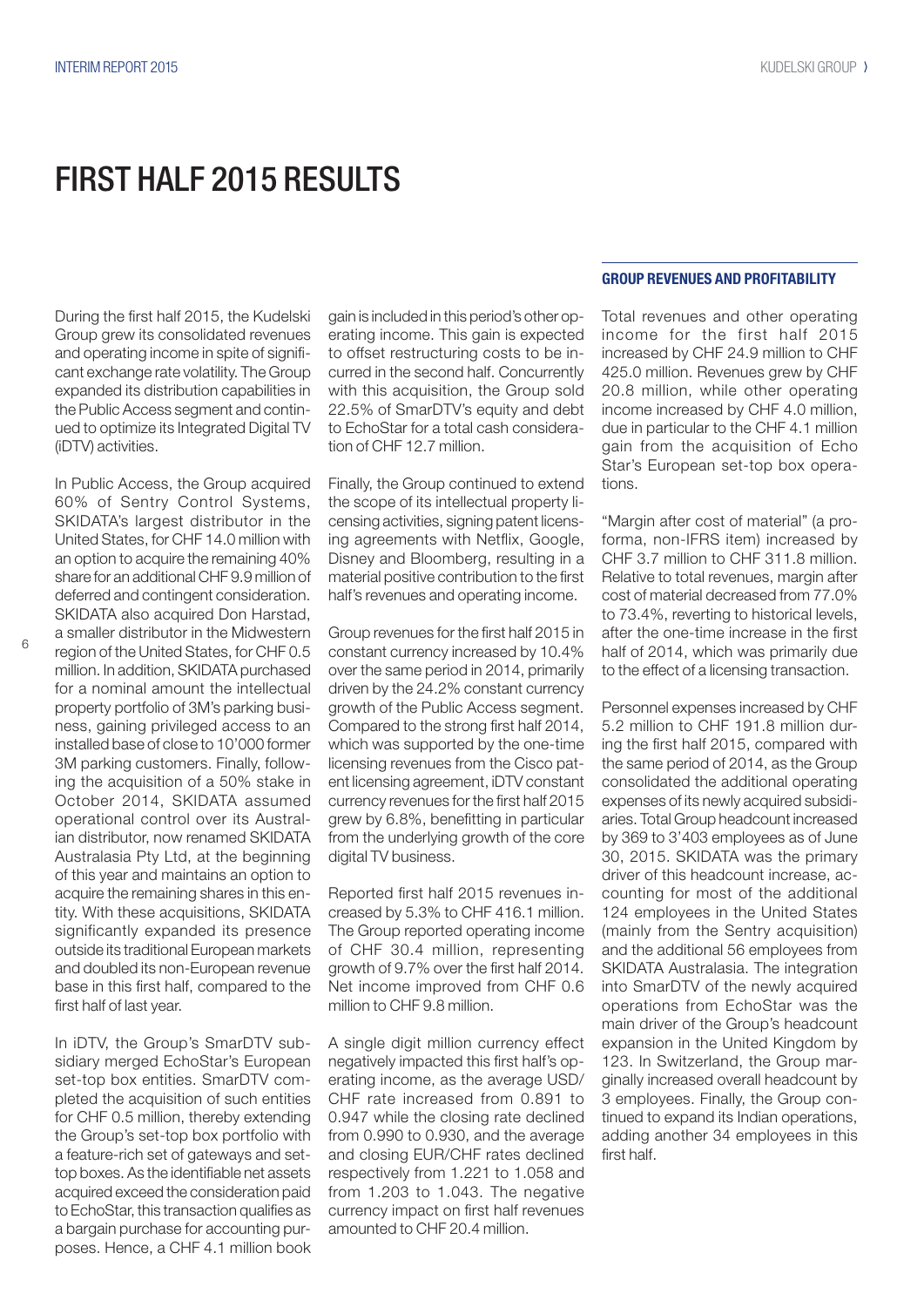Compared to the first half 2014, the Group reduced other operating expenses by CHF 4.1 million to CHF 68.7 million. Development and engineering expenses were CHF 3.2 million lower, with currency effects as the key driver of this cost reduction. The Group also reduced travel, entertainment and lodging expenses as well as administrative expenses in this first half, as compared to the first half 2014.

The Group's operating income before depreciation and amortization was CHF 51.3 million for the first half 2015, a CHF 2.6 million increase over the first half 2014. At CHF 20.9 million, depreciation, amortization and impairment was CHF 0.1 million lower than in the first half 2014, reflecting the reduced levels of capital expenditures over the last four years and in spite of the additional amortization costs related to the acquisitions made by the Group in this first half as well as the 2014 acquisition of Conax. Overall, the Group generated operating income of CHF 30.4 million in the first half 2015, representing a 9.7% improvement compared to the same period of 2014.

At CHF 9.1 million, interest expense for the first half 2015 was CHF 3.7 million higher than in the previous first half, as the Group fully amortized transaction costs related to the syndicated credit facility entered in connection with the Conax acquisition, which was fully repaid in this first half. The Group posted CHF 9.8 million of net finance expenses, primarily due to the negative foreign exchange effects from the declining USD/ CHF and EUR/CHF period end rates. Income tax expense decreased by CHF 1.7 million to CHF 2.2 million for the first half 2015. Overall, the Group improved net income by CHF 9.2 million to CHF 9.8 million.

#### INTEGRATED DIGITAL TV

Reported iDTV revenues increased by 3.2% to CHF 324.4 million for the first half 2015, representing constant currency growth of 6.8% over the prior year period.

The Group's European iDTV business delivered a strong first half 2015, posting constant currency growth of 12.5%. The strong performance of the European business reflects a favorable underlying momentum across the region. With the addition of Conax, the Group also gained an important presence in the Scandinavian region and further expanded its Eastern European footprint.

In the first half 2014, the Group's Americas region grew by 20.5% in constant currency benefitting from the patent licensing agreement with Cisco. In this first half, reported revenues further grew by 1.8%, corresponding to a 0.5% decline in constant currency. The resilience of large North American digital TV customers as well as the revenue contributions from the patent licensing agreements with Netflix, Google, Disney and Bloomberg supported the region's strong results. In addition, the segment's Brazilian business was substantially stable in this first half, while other South American markets, including in particular Peru, experienced positive momentum.

The Asia/Pacific and Africa region posted constant currency growth of 15.1%, as compared with the first half 2014. The Indian market maintained the strong momentum of the second half 2014. Vietnam and Taiwan were additional positive highlights contributing to the region's growth during this first half.

Overall, operating income from the iDTV segment improved by 17.9%, reaching CHF 52.6 million in the first half 2015. The patent licensing agreements with Netflix, Google, Disney and Bloomberg materially contributed to segment profitability and reflects the continued momentum of the Group's IP licensing activities with renowned industry leaders. Finally, the iDTV segment benefits from the consolidation of Conax for the full first half, compared to the consolidation of one quarter in the previous year's period.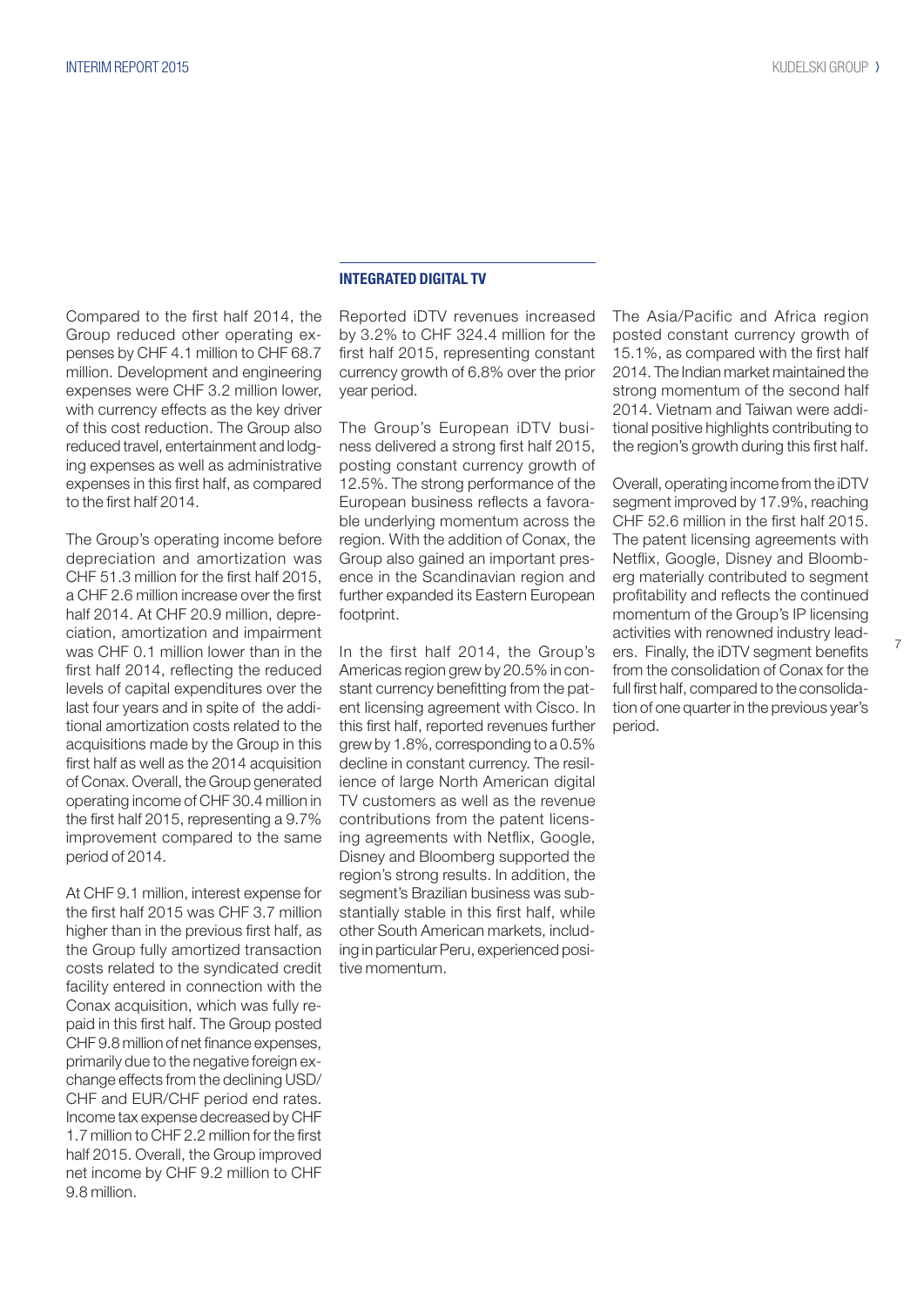#### PUBLIC ACCESS

SKIDATA posted a strong 24.2% revenue increase in constant currency, reaching CHF 91.7 million for the first half 2015.

In Europe, constant currency revenues were stable. Among the positive highlights, the Austrian market posted solid revenue growth, while Germany and the Scandinavian markets experienced a softer first half.

In the Americas, constant currency revenues increased by 97.1% in the first half 2015. Reported revenues for the region were at CHF 21.0 million compared to CHF 10.4 million in the first half 2014. The first time consolidation of the newly acquired Sentry business was the main factor underlying the high growth rate of this region. With the integration of Sentry, SKIDATA has considerably strengthened its service organization in the parking segment for the United States market, establishing a solid foundation to further grow top line results from this region.

Constant currency revenues for Asia/ Pacific and Africa grew by 115.7%, reaching CHF 15.9 million in the first half 2015. This growth reflects the consolidation of SKIDATA Australasia, the newly acquired Australian parking subsidiary. Following this acquisition, Australia is now the second largest Public Access market for SKIDATA after the United States.

Overall, Public Access' operating income for this first half was CHF 6.1 million lower compared to the previous first half, as SKIDATA expanded its operations to support the expected growth acceleration. SKIDATA entered the second half with a backlog of EUR 36 million higher compared to end of June 2014. Such backlog is expected to support the growth momentum in the second half 2015 and result in a recovering full year profitability.

#### BALANCE SHEET AND CASH FLOW

Total non-current assets decreased by CHF 35.7 in the first half 2015, with tangible fixed assets decreasing by CHF 0.6 million and intangible fixed assets by CHF 18.6 million. The first time consolidation of the Group's newly acquired entities added CHF 30.5 million to tangible and intangible assets, including CHF 18.4 million of goodwill, while foreign exchange effects resulted in a CHF 40.5 million decrease. The Group's continuing tight control over capital expenditures was a further driver of the reduction of non-current assets.

Compared to December 31, 2014, total current assets increased by CHF 32.2 million during the first half 2015. The CHF 12.8 million increase of inventory is mainly due to SKIDATA, which carries a CHF 14.3 million higher inventory compared to the end of last year. SKI-DATA materially increased its inventory to enable the delivery of the substantially higher backlog that existed at the end of June. The Group reduced trade accounts receivable by CHF 14.8 million to CHF 205.2 million in this first half, in spite of a CHF 8.0 million increase at SmarDTV. As of June 30, 2015, cash and cash equivalents amounted to CHF 129.5 million.

Total equity declined by CHF 33.8 million, reflecting the positive net income, CHF 16.2 million dividend distribution, negative CHF 37.8 million currency translation adjustment and positive CHF 9.4 million effect from the SmarDTV and the SKIDATA Australasia transactions.

Total non-current liabilities increased by CHF 83.0 million, while total current liabilities decreased by CHF 52.7 million. These changes mainly reflect the CHF 66.2 million increase of long-term financial debt and CHF 37.1 million decrease of short-term financial debt. On May 12, 2015, the Group issued a new CHF 200 million bond with a 1.875% interest rate and maturity of 7 years and 3 months. With the proceeds of this bond, the Group fully repaid the remaining CHF 165 million credit facility obtained in 2014 to finance the acquisition of Conax.

In this reporting period, the Group adopted retrospectively a risk sharing amendment to IAS 19. As a result, employee benefits liabilities decreased by CHF 20.5 million and deferred tax assets decreased by CHF 4.5 million as of the end of June 2015. The prior period's statements are restated accordingly. Employee benefits liabilities at the end of the period were at CHF 60.9 million. Other long-term liabilities and derivative financial instruments increased by CHF 14.9 million to CHF 18.2 million as of June 30, 2015. With its acquisition of 22.5% of SmarDTV's equity, EchoStar also acquired the same percentage of the company's CHF 30 million debt, resulting in a CHF 6.75 million liability. A CHF 6.9 million increase of deferred/ contingent consideration relates to the estimated contingent payment for the future acquisition of the minority interest in Sentry. The CHF 14.9 million decrease of trade accounts payable is mainly driven by a reduction of CHF 10.2 million of payables by SKIDATA.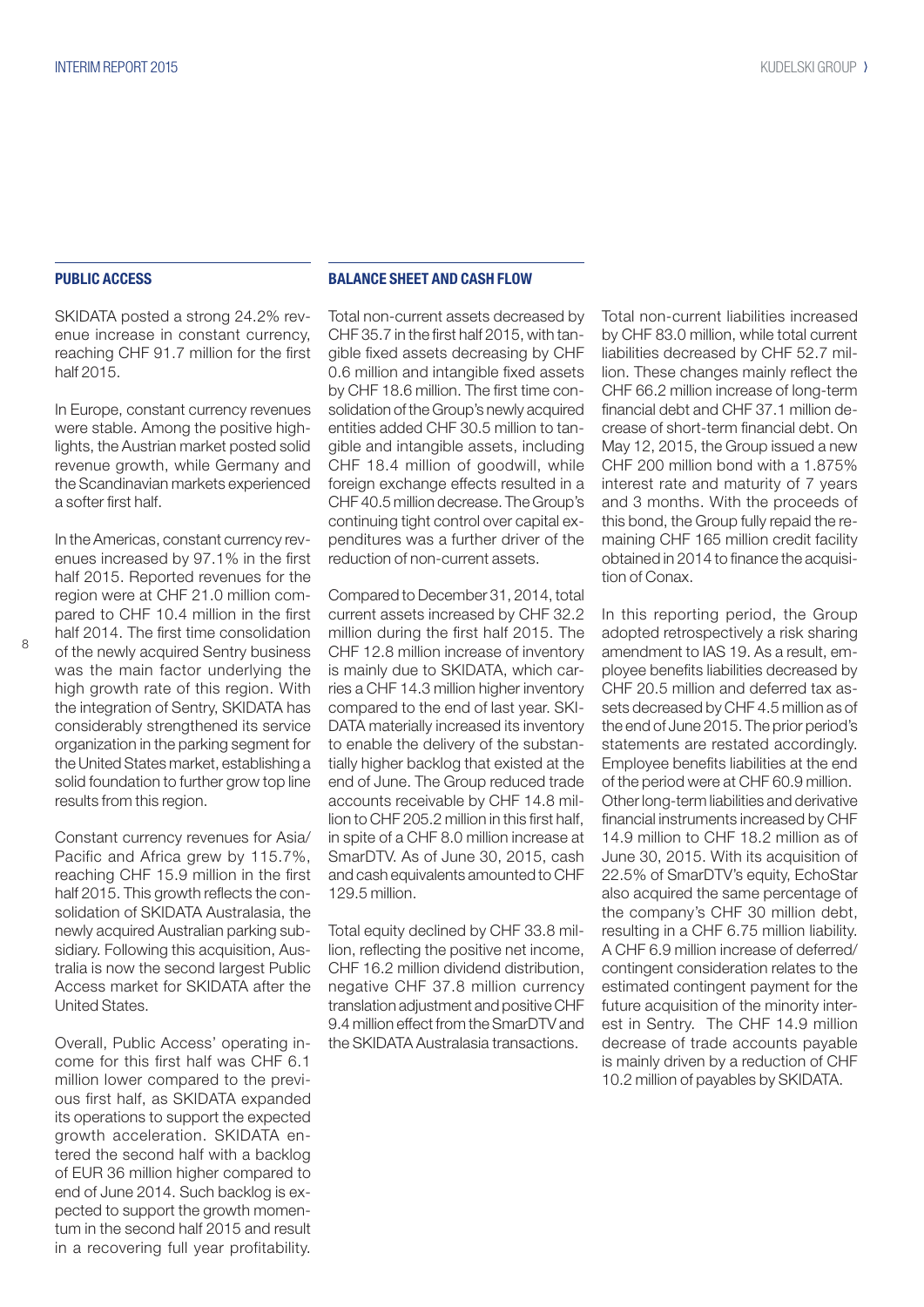During the first half 2015, the Group generated CHF 35.4 million of cash from operating activities, represent ing a decrease of CHF 36.2 million as compared to cash flows generated during the first half of 2014. Change in working capital is the primary driver of this decrease, with a decrease from CHF 28.1 million in the first half 2014 to CHF -10.4 million in the first half of this year, which corresponds to a year-onyear reduction of CHF 38.5 million. The Group used CHF 22.6 million of cash for investing activities. Cash used for pur chasing tangible and intangible assets represented CHF 11.5 million during the first half 2015, while cash used for the acquisition of subsidiaries was CHF 12.1 million.

Cash from financing activities amount ed to CHF 29.8 million. This includes CHF 199.1 million net proceeds from the new bond and the CHF 165.0 mil lion repayment of the credit facility es tablished in 2014 for the acquisition of Conax. In the first half 2015, Kudelski SA paid a dividend of CHF 16.2 million. Cash from financing activities includes CHF 12.7 million proceeds received for the sale of 22.5% of SmarDTV. Overall, changes in foreign exchange rates had a CHF -5.5 million effect on cash and cash equivalents during the first half 2015.

#### **OUTLOOK**

For the full year 2015, the Group ex pects growing iDTV revenues, as the favorable momentum of this first half is expected to continue in the second half year. Second half iDTV revenues are forecasted to be higher than in the first half. iDTV seasonality patterns for op erating income should be similar to last year, with a stronger first half than sec ond half, as the Group benefitted from the one-time patent licensing transac tions in the first half of this year. In the Public Access segment, the Group forecasts a continued strong top line growth in the second half, with a sea sonality effect more pronounced than in previous years. Public Access's op erating income is expected to recover to reach a full year level substantially in line with the previous year's.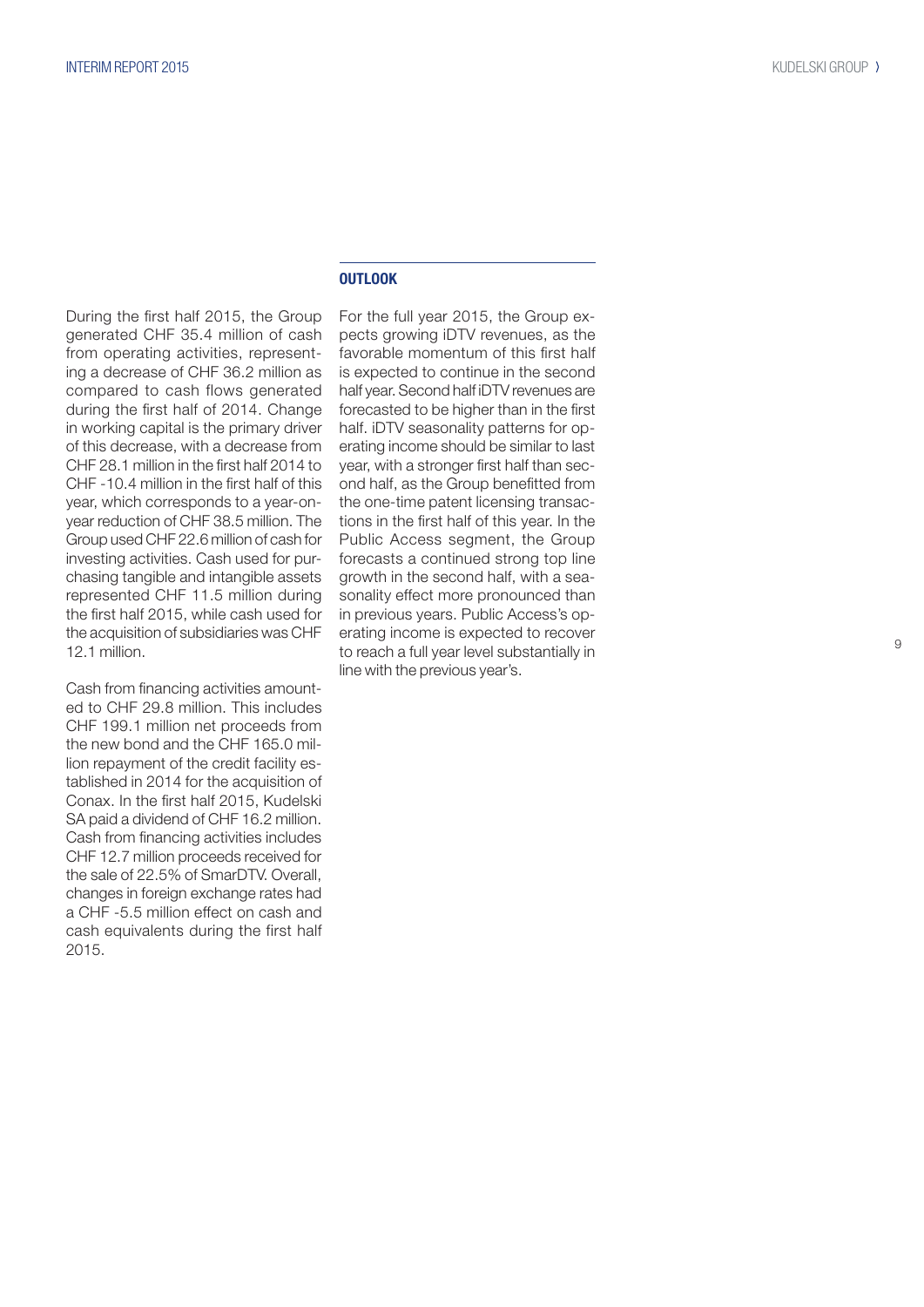### CONSOLIDATED INCOME STATEMENTS FOR THE PERIOD ENDED JUNE 30, 2015 AND 2014 (UNAUDITED)

| <b>In CHF'000</b>                                                 | January/<br><b>June 2015</b> | January/<br><b>June 2014</b><br>(restated) |
|-------------------------------------------------------------------|------------------------------|--------------------------------------------|
| Revenues                                                          | 416 142                      | 395 253                                    |
| Other operating income                                            | 8819                         | 4831                                       |
| Total revenues and other operating income                         | 424 961                      | 400 084                                    |
| Cost of material, licenses and services                           | $-113163$                    | $-91954$                                   |
| Employee benefits expense                                         | $-191744$                    | $-186583$                                  |
| Other operating expenses                                          | $-68698$                     | $-72834$                                   |
| Operating income before depreciation, amortization and impairment | 51 356                       | 48 713                                     |
| Depreciation, amortization and impairment                         | $-20918$                     | $-21023$                                   |
| <b>Operating income</b>                                           | 30 438                       | 27 690                                     |
| Interest expense                                                  | $-9145$                      | $-5377$                                    |
| Other finance income/(expense), net                               | $-9752$                      | $-281$                                     |
| Share of results of associates                                    | 470                          | 315                                        |
| Income before tax                                                 | 12 011                       | 22 347                                     |
| Income tax expense                                                | $-2237$                      | $-3870$                                    |
| Net income for the period from continuing operations              | 9 7 7 4                      | 18 477                                     |
| Net loss from discontinued operations                             |                              | $-17882$                                   |
| Net income for the period                                         | 9774                         | 595                                        |
| Attributable to:<br>- Equity holders of the company               | 7 0 0 1                      | $-601$                                     |
| - Non controlling interests                                       | 2 7 7 3                      | 1 1 9 6                                    |
|                                                                   |                              |                                            |
|                                                                   | 9774                         | 595                                        |

In first half of 2014, net income attributable to equity holders of the company amounting to kCHF -601 included a loss of CHF -15 710 from discontinued operations and a net income of kCHF 15109 from continuing operations.

### EARNINGS PER SHARE (unaudited)

| In CHF                                                          | January/<br><b>June 2015</b> | January/<br><b>June 2014</b><br>(restated) |
|-----------------------------------------------------------------|------------------------------|--------------------------------------------|
| Earnings per bearer share - basic and diluted:                  |                              |                                            |
| - from continuing operations                                    | 0.1295                       | 0.2803                                     |
| - from discontinued operations                                  | -                            | $-0.2915$                                  |
| - for the period                                                | 0.1295                       | $-0.0112$                                  |
| Earnings per registered share (not listed) - basic and diluted: |                              |                                            |
| - from continuing operations                                    | 0.0129                       | 0.0281                                     |
| - from discontinued operations                                  |                              | $-0.0292$                                  |
| - for the period                                                | 0.0129                       | $-0.0011$                                  |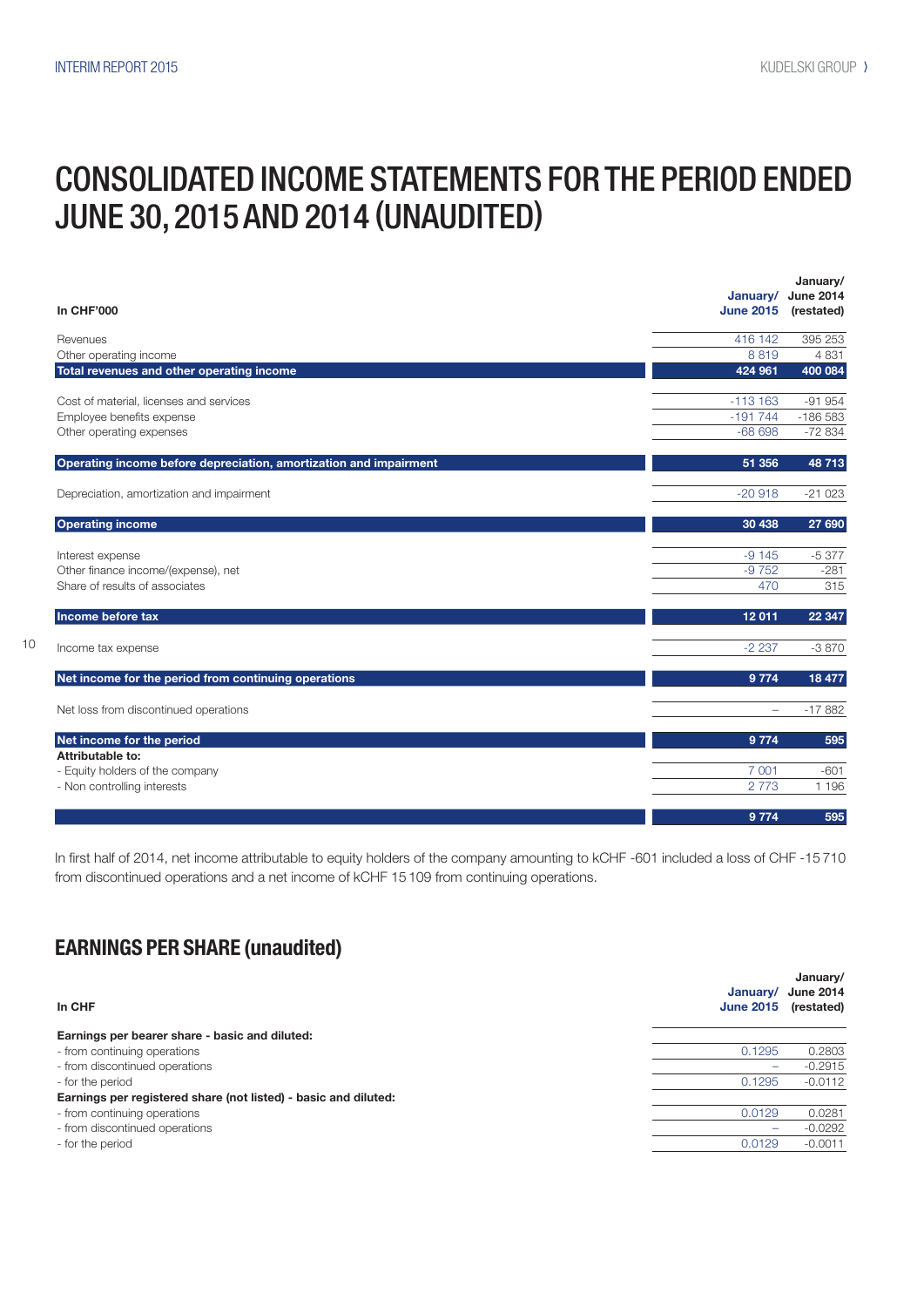### CONSOLIDATED STATEMENTS OF COMPREHENSIVE INCOME FOR THE PERIOD ENDED JUNE 30, 2015 AND 2014 (UNAUDITED)

| <b>In CHF'000</b>                                                                                                         | January/<br><b>June 2015</b> | January/<br><b>June 2014</b><br>(restated) |
|---------------------------------------------------------------------------------------------------------------------------|------------------------------|--------------------------------------------|
| Net income                                                                                                                | 9 7 7 4                      | 595                                        |
| Other comprehensive income to be eventually reclassified into<br>the consolidated income statement in subsequent periods: |                              |                                            |
| Currency translation differences                                                                                          | $-37815$                     | $-5907$                                    |
| Cash flow hedges, net of income tax                                                                                       | $-76$                        | 143                                        |
| Net gain on available-for-sale financial assets, net of income tax                                                        | $-177$                       | 170                                        |
|                                                                                                                           | $-38068$                     | $-5594$                                    |
| Other comprehensive income never to be reclassified into<br>the consolidated income statement in subsequent periods:      |                              |                                            |
| Remeasurements on post employment benefit obligations, net of income tax                                                  | $-68$                        | $-118$                                     |
| Total other comprehensive income, net of income tax                                                                       | $-38136$                     | $-5712$                                    |
| Total comprehensive income/(loss) for the period                                                                          | $-28362$                     | $-5117$                                    |
| Attributable to:                                                                                                          |                              |                                            |
| - Equity holders of the company                                                                                           | $-29508$                     | $-6374$                                    |
| - Non controlling interests                                                                                               | 1 1 4 6                      | 1 2 5 7                                    |
|                                                                                                                           | $-28362$                     | $-5117$                                    |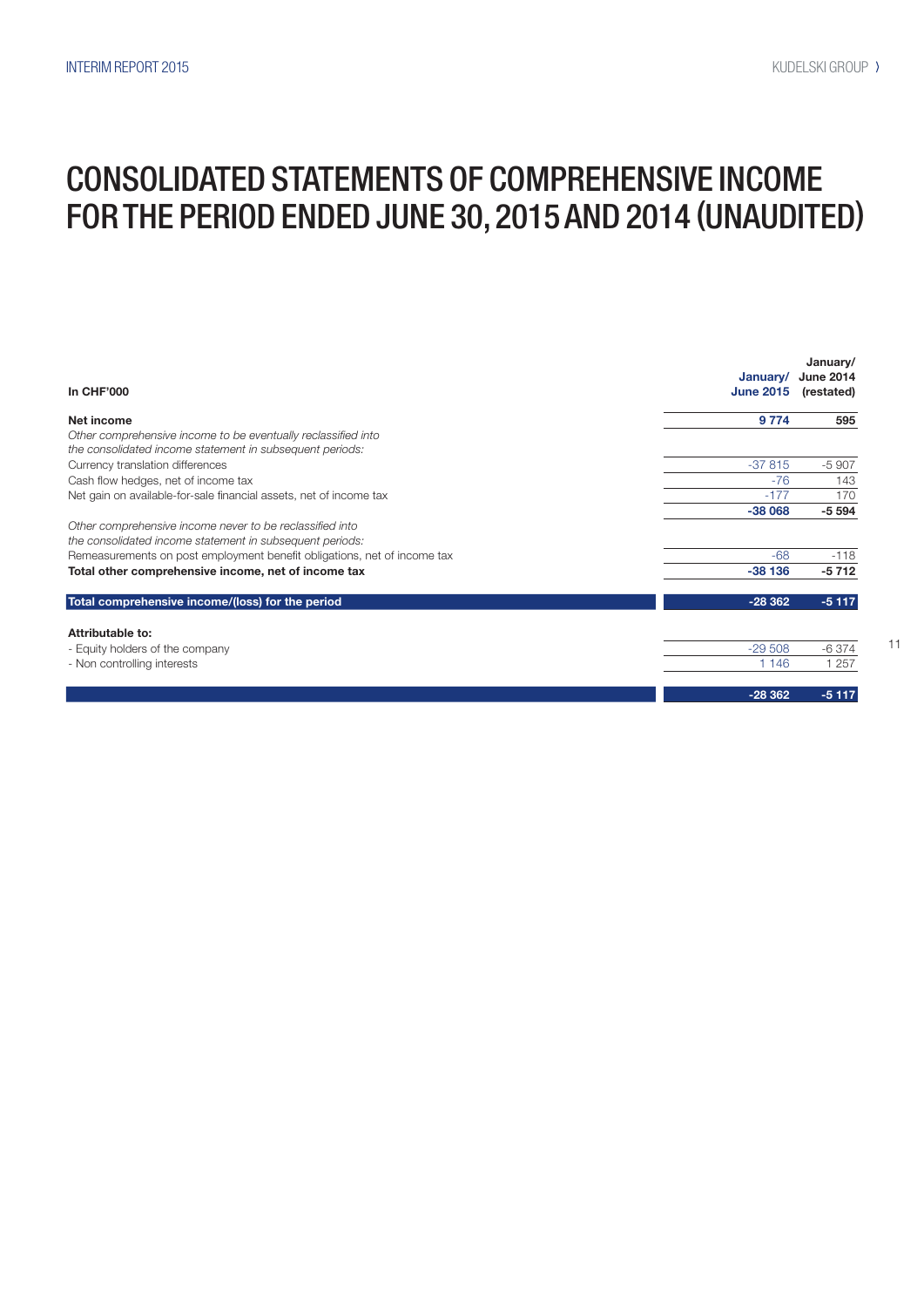### CONSOLIDATED BALANCE SHEETS AT JUNE 30, 2015 AND DECEMBER 31, 2014 (UNAUDITED)

#### Assets

|                                               |            | 31.12.2014 |
|-----------------------------------------------|------------|------------|
| <b>In CHF'000</b>                             | 30.06.2015 | (restated) |
| Non-current assets                            |            |            |
| Tangible fixed assets                         | 132 498    | 133 145    |
| Intangible assets                             | 349 998    | 368 549    |
| Investment property                           | 1 1 1 3    | 1 3 4 7    |
| Investments in associates                     | 3 9 0 4    | 6217       |
| Deferred income tax assets                    | 55 195     | 56 310     |
| Financial assets and other non-current assets | 39 407     | 52 233     |
| <b>Total non-current assets</b>               | 582 115    | 617 801    |
| <b>Current assets</b>                         |            |            |
| Inventories                                   | 59 878     | 47 083     |
| Trade accounts receivable                     | 205 158    | 219 998    |
| Other current assets                          | 66798      | 70 553     |
| Derivatives financial instruments             | 870        |            |
| Cash and cash equivalents                     | 129 516    | 92 382     |
| <b>Total current assets</b>                   | 462 220    | 430 016    |
| <b>Total assets</b>                           | 1 044 335  | 1 047 817  |

#### Equity and liabilities

12

| <b>Capital and reserves</b>                                      |           |           |
|------------------------------------------------------------------|-----------|-----------|
| Share capital                                                    | 540 848   | 539 047   |
| Reserves                                                         | $-146733$ | $-108334$ |
| Equity attributable to equity holders of the parent              | 394 115   | 430 713   |
| Non controlling interests                                        | 25 4 60   | 22 7 31   |
| <b>Total equity</b>                                              | 419 575   | 453 444   |
| <b>Non-current liabilities</b>                                   |           |           |
| Long-term financial debt                                         | 321 353   | 255 223   |
| Deferred income tax liabilities                                  | 13 4 05   | 13 4 30   |
| Employee benefits liabilities                                    | 60 932    | 58 873    |
| Provisions for other liabilities and charges                     |           | 65        |
| Other long-term liabilities and derivative financial instruments | 18 239    | 3 3 3 7   |
| Total non-current liabilities                                    | 413929    | 330 928   |

| <b>Current liabilities</b>                   |           |           |
|----------------------------------------------|-----------|-----------|
| Short-term financial debt                    | 38 686    | 75 796    |
| Trade accounts payable                       | 37 112    | 52 134    |
| Other current liabilities                    | 105 664   | 108 532   |
| Current income taxes                         | 5828      | 7846      |
| Advances received from clients               | 19477     | 13 0 55   |
| Derivative financial instruments             | 30        | 1086      |
| Provisions for other liabilities and charges | 4 0 3 4   | 4 9 9 6   |
| <b>Total current liabilities</b>             | 210831    | 263 445   |
| <b>Total liabilities</b>                     | 624 760   | 594 373   |
| <b>Total equity and liabilities</b>          | 1 044 335 | 1 047 817 |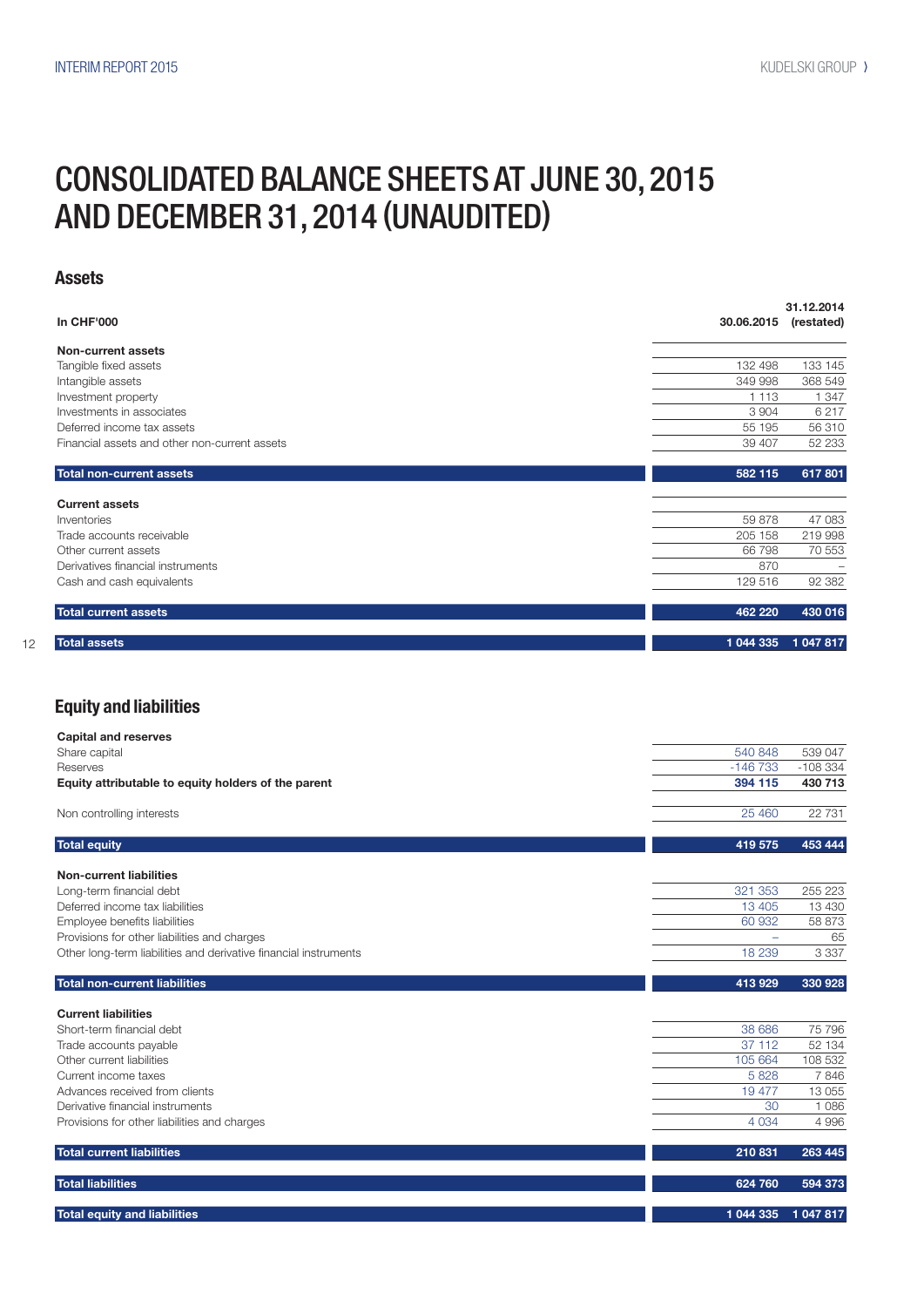### CONSOLIDATED CASH FLOW STATEMENTS FOR THE PERIOD ENDED JUNE 30, 2015 AND 2014 (UNAUDITED)

| <b>In CHF'000</b>                                                                                                                                                     | June 2015 (restated)     | January/<br>January/ June 2014 |
|-----------------------------------------------------------------------------------------------------------------------------------------------------------------------|--------------------------|--------------------------------|
| Net income for the period                                                                                                                                             | 9 7 7 4                  | 595                            |
| Adjustments for net income non-cash items:                                                                                                                            |                          |                                |
| - Current and deferred income tax                                                                                                                                     | 2 2 3 7                  | 3876                           |
| - Interests, allocation of transaction costs and foreign exchange differences                                                                                         | 19 4 33                  | 4 6 9 4                        |
| - Depreciation, amortization and impairment                                                                                                                           | 20918                    | 22919                          |
| - Change in fair value of financial assets at fair value through profit or loss<br>- Share of result of associates                                                    | $-2164$                  | $-16$                          |
| - Non-cash employee benefits expense                                                                                                                                  | $-470$<br>4 5 6 2        | $-315$<br>3 1 6 9              |
| - Deferred cost allocated to income statement                                                                                                                         | 4 4 7 5                  | 4 6 4 6                        |
| - Additional provisions net of unused amounts reversed                                                                                                                | $-81$                    | 182                            |
| - Loss on sales of subsidiaries                                                                                                                                       | $\overline{\phantom{0}}$ | 10 563                         |
| - Non-cash government grant income                                                                                                                                    | $-2531$                  | $-3225$                        |
| - Other non-cash income/expenses                                                                                                                                      | $-10613$                 | $-1268$                        |
| Adjustments for items for which cash effects are investing or financing cash flows:                                                                                   |                          |                                |
| - Other non operating cash items                                                                                                                                      | $-42$                    | $-3$                           |
| Adjustements for change in working capital:                                                                                                                           |                          |                                |
| - Change in inventories<br>- Change in trade accounts receivable                                                                                                      | $-9972$<br>20 651        | $-1812$<br>41 942              |
| - Change in trade accounts payable                                                                                                                                    | $-16284$                 | $-6515$                        |
| - Change in deferred costs and other net current working capital headings                                                                                             | $-4836$                  | $-5469$                        |
| Government grant from previous periods received                                                                                                                       | 5 1 0 8                  |                                |
| Dividends received from associated companies                                                                                                                          | 462                      | 1 1 7 8                        |
| Interest paid                                                                                                                                                         | $-4491$                  | $-1903$                        |
| Interest received                                                                                                                                                     | 559                      | 755                            |
| Income tax paid                                                                                                                                                       | $-1274$                  | $-2447$                        |
| Cash flow from/(used in) operating activities                                                                                                                         | 35 4 21                  | 71 546                         |
|                                                                                                                                                                       |                          |                                |
|                                                                                                                                                                       |                          |                                |
| Purchases of intangible fixed assets                                                                                                                                  | $-4157$<br>$-7377$       | $-3386$                        |
| Purchases of tangible fixed assets<br>Proceeds from sales of tangible and intangible fixed assets                                                                     | 96                       | $-5534$<br>112                 |
| Investment in financial assets and loan granted                                                                                                                       | $-182$                   | $-3823$                        |
| Divestments of financial fixed assets and loans reimbursement                                                                                                         | 1 1 9 1                  | 775                            |
| Acquisition of subsidiaries, cash outflow                                                                                                                             | $-12148$                 | $-211523$                      |
| Disposal of subsidiaries, cash outflow                                                                                                                                | $\overline{\phantom{m}}$ | $-256$                         |
| Acquisition of associated companies                                                                                                                                   | $\equiv$                 | $-2193$                        |
| Cash flow from/(used in) investing activities                                                                                                                         | $-22577$                 | $-225828$                      |
|                                                                                                                                                                       |                          |                                |
| Reimbursement of bank overdrafts, long term loans and other non-current liabilities<br>Increase in bank overdrafts, long term loans and other non-current liabilities | $-167$ 190<br>200 481    | $-33799$<br>217 908            |
| Proceeds from employee share purchase program                                                                                                                         | 12                       | 16                             |
| Dividends paid to non controlling interests                                                                                                                           |                          | $-4455$                        |
| Dividends paid to shareholders                                                                                                                                        | $-16225$                 | -16 170                        |
| Proceeds from a partial sale of subsidiary and loan not resulting in a loss of control                                                                                | 12741                    |                                |
| Cash flow from/(used in) financing activities                                                                                                                         | 29 819                   | 163 500                        |
| Effect of foreign exchange rate changes on cash and cash equivalents                                                                                                  | $-5529$                  | $-171$                         |
| Net increase/(decrease) in cash and cash equivalents                                                                                                                  | 37 134                   | 9047                           |
| Cash and cash equivalents at the beginning of the period                                                                                                              | 92 382                   | 100 273                        |
| Cash and cash equivalents at the end of the period                                                                                                                    | 129 516                  | 109 320                        |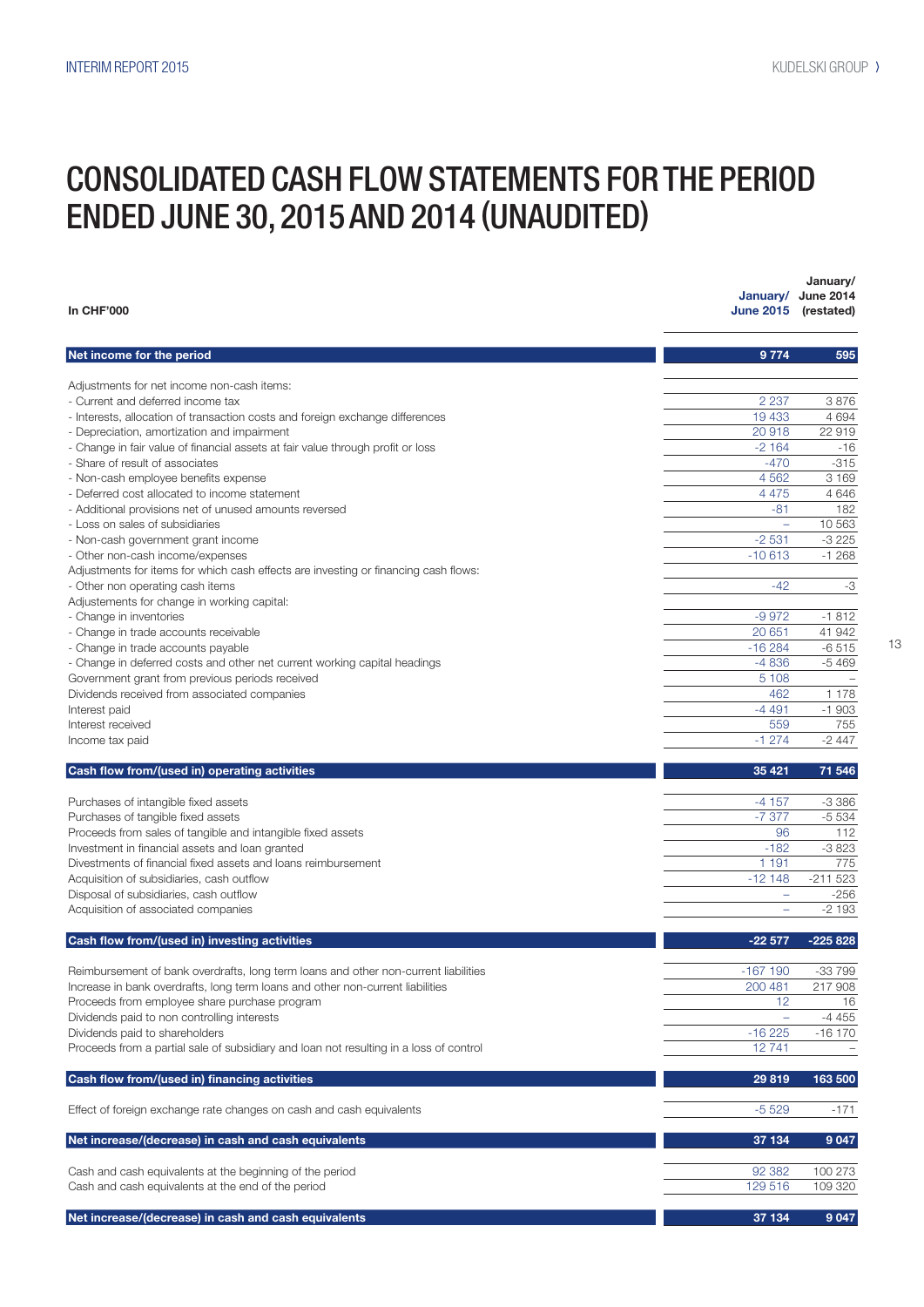### CONSOLIDATED STATEMENT OF CHANGES IN EQUITY FOR THE PERIOD ENDED JUNE 30, 2015 AND 2014 (UNAUDITED)

| <b>In CHF'000</b>                                          | <b>Share</b><br>capital | <b>Share</b><br>premium | <b>Retained</b><br>earnings | <b>Fair value</b> | <b>Currency</b><br>and other translation controlling<br>reserves adjustment | <b>Non</b><br>interests | <b>Total</b><br>equity |
|------------------------------------------------------------|-------------------------|-------------------------|-----------------------------|-------------------|-----------------------------------------------------------------------------|-------------------------|------------------------|
| January 1, 2014 (restated)                                 | 537882                  | 43 758                  | $-45654$                    | $-1577$           | $-77722$                                                                    | 5618                    | 462 305                |
| Net result for the period                                  |                         |                         | $-601$                      |                   |                                                                             | 1 1 9 6                 | 595                    |
| Other comprehensive (loss) / income for the period         |                         |                         | $-118$                      | 241               | $-5896$                                                                     | 62                      | $-5711$                |
| Total comprehensive (loss)/income for the period           | -                       | ۰                       | $-719$                      | 241               | $-5,896$                                                                    | 1,258                   | $-5,116$               |
| Employee share purchase program                            | 21                      | 3                       |                             |                   |                                                                             |                         | 24                     |
| Shares issued for employes                                 | 1 0 8 3                 | $-164$                  |                             |                   |                                                                             |                         | 919                    |
| Dividend paid to shareholders                              |                         | $-10780$                | $-5390$                     |                   |                                                                             |                         | $-16170$               |
| Dividend paid to non controlling interests                 |                         |                         |                             |                   |                                                                             | $-4455$                 | $-4455$                |
| June 30, 2014 (restated)                                   | 538 986                 | 32 817                  | $-51763$                    | $-1.336$          | $-83618$                                                                    | 2 4 2 1                 | 437 507                |
| January 1, 2015 (restated)                                 | 539 047                 | 32 8 28                 | $-50789$                    | $-2767$           | $-87606$                                                                    | 22 731                  | 453 444                |
| Net result for the period                                  |                         |                         | 7 0 0 1                     |                   |                                                                             | 2773                    | 9774                   |
| Other comprehensive (loss) / income for the period         |                         |                         | $-68$                       | $-335$            | $-36107$                                                                    | $-1626$                 | $-38136$               |
| Total comprehensive (loss)/income for the period           | -                       | -                       | 6,933                       | $-335$            | $-36,107$                                                                   | 1,147                   | $-28,362$              |
| Employee share purchase program                            | 18                      | $-1$                    |                             |                   |                                                                             |                         | 17                     |
| Shares issued for employes                                 | 1783                    | $-522$                  |                             |                   |                                                                             |                         | 1 2 6 1                |
| Dividend paid to shareholders                              |                         | $-10.817$               | $-5408$                     |                   |                                                                             |                         | $-16225$               |
| Transaction with non controlling interests                 |                         |                         | 7858                        |                   |                                                                             | $-1867$                 | 5991                   |
| Non controlling interests arising on business combinations |                         |                         |                             |                   |                                                                             | 3 4 4 9                 | 3449                   |
| June 30, 2015                                              | 540 848                 | 21 488                  | $-41406$                    | $-3102$           | $-123713$                                                                   | 25 460                  | 419 575                |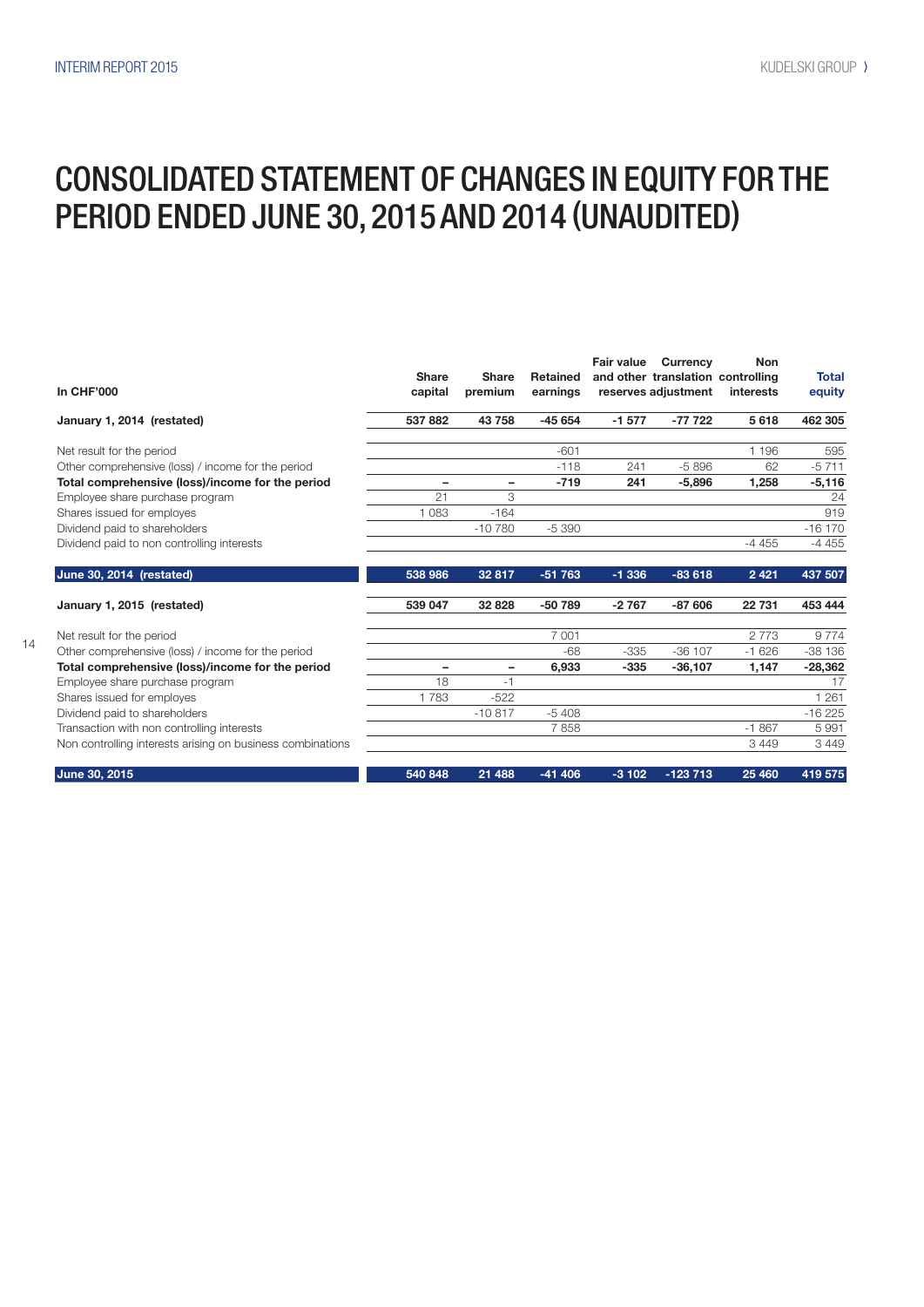#### 1. GENERAL INFORMATION

Kudelski SA is listed on the Swiss stock exchange and incorporated and domiciled in Switzerland. Kudelski SA and its subsidiaries (together the "Group") are active in the digital TV and public access businesses. The principal activities of the Group are described in the 2014 annual report.

#### 2. BASIS OF PREPARATION

These interim condensed financial statements for the six month ended June 30, 2015 have been prepared in accordance with IAS 34, "Interim Financial Reporting". The interim condensed financial statements do not include all information and disclosures required in the annual financial statements, and should be read in conjunction with the Group's annual financial statements for the year ended December 31, 2014.

#### 3. ACCOUNTING POLICIES

The accounting policies adopted are consistent with those followed in the preparation of the Group's annual financial statements for the year ended December 31, 2014, except for the adoption of new standards and interpretations as of January 1, 2015 described below.

In the current financial year, the Group has retrospectively adopted an amendment to IAS 19R (2011). Note 13 describes the financial effects of the adoption of the amendment and change in accounting policy.

The Group applied for the first time the amendments included in the annual improvement to IFRSs 2010-2012 and 2011-2013 cycles, effective from July 1, 2014. These amendments had only limited impact on the accounting policies, financial position or performance of the Group.

#### 4. SEASONALITY

In the Integrated Digital Television business, Christmas sales usually lead to higher volumes, and therefore higher revenues, in the last quarter for certain customers where the sale model applies. Revenues generated under the service model have limited seasonality. This operating segment may also be subject to abnormal seasonality due to bulk orders of smart cards from large customers (e.g. for swap outs) and due to products and services delivered to newly acquired customers as well as large patent licensing contracts.

The Public Access segment (SKIDATA) has strong seasonal revenue variations, in particular in the ski access business since it earns most of its revenues in the fourth quarter.

#### 5. SHARE-BASED PAYMENTS

As of June 30, 2015, 1 800 bearer shares have been underwritten by employees in accordance with the articles of the Employee Share Plan. The attributable expense in the income statement is kCHF 5.

#### 6. IMPAIRMENT OF INTANGIBLES FIXED ASSETS

In 2015, impairments of kCHF 452 relate to developments that have been terminated.

#### 7. FINANCIAL DEBT

On May 12, 2015, Kudelski SA raised CHF 200 million term debt through the issuance of a fixed rate domestic straight bond. The bonds bear a 1.875% coupon and have a term of 7 years and 3 months with a final maturity on August 12, 2022. The bonds are measured at amortized cost using the effective interest rate method. The proceeds amounted to CHF 199.1 million net of issuance costs of CHF 0.9 million resulting in an effective interest rate of 1.97%. The Group used a portion of the net proceeds to repay the outstanding CHF 165 million committed long term credit facility of CHF 235 million maturing in June 2019 that was initially obtained for the acquisition of Conax AS.

#### 8. DIVIDEND

On April 9, 2015, the Group paid a distribution of CHF 0.30 per bearer share and CHF 0.03 per registered share. The distribution amounted to kCHF 16225.

#### 9. DISCONTINUED OPERATIONS

#### **DIVESTMENTS**

No divestment arose during the firsthalf 2015.

On May 2, 2014 the Group disposed of its 100% owned embedded cardbased product manufacturer NagraID SA, based in La Chaux-de-Fonds, to a group of investors including NagraID's management team. NagraID's intellectual property was transferred to the Group prior to disposal. No cash consideration was involved. Total consideration included contingent assets (earn-out payments and profit sharing on disposal of some underlying assets of the company).

#### DISCONTINUED OPERATIONS

The decision of Kudelski SA's Board during first-half 2014 to dispose of its manufacturing units for smartcards including NagraID and NagraID Security has led the Group to treat those companies as discontinued operations. These businesses mainly operate their manufacturing activities in different geographical areas than the core iDTV businesses, and represent a significant portion of the Group's costs.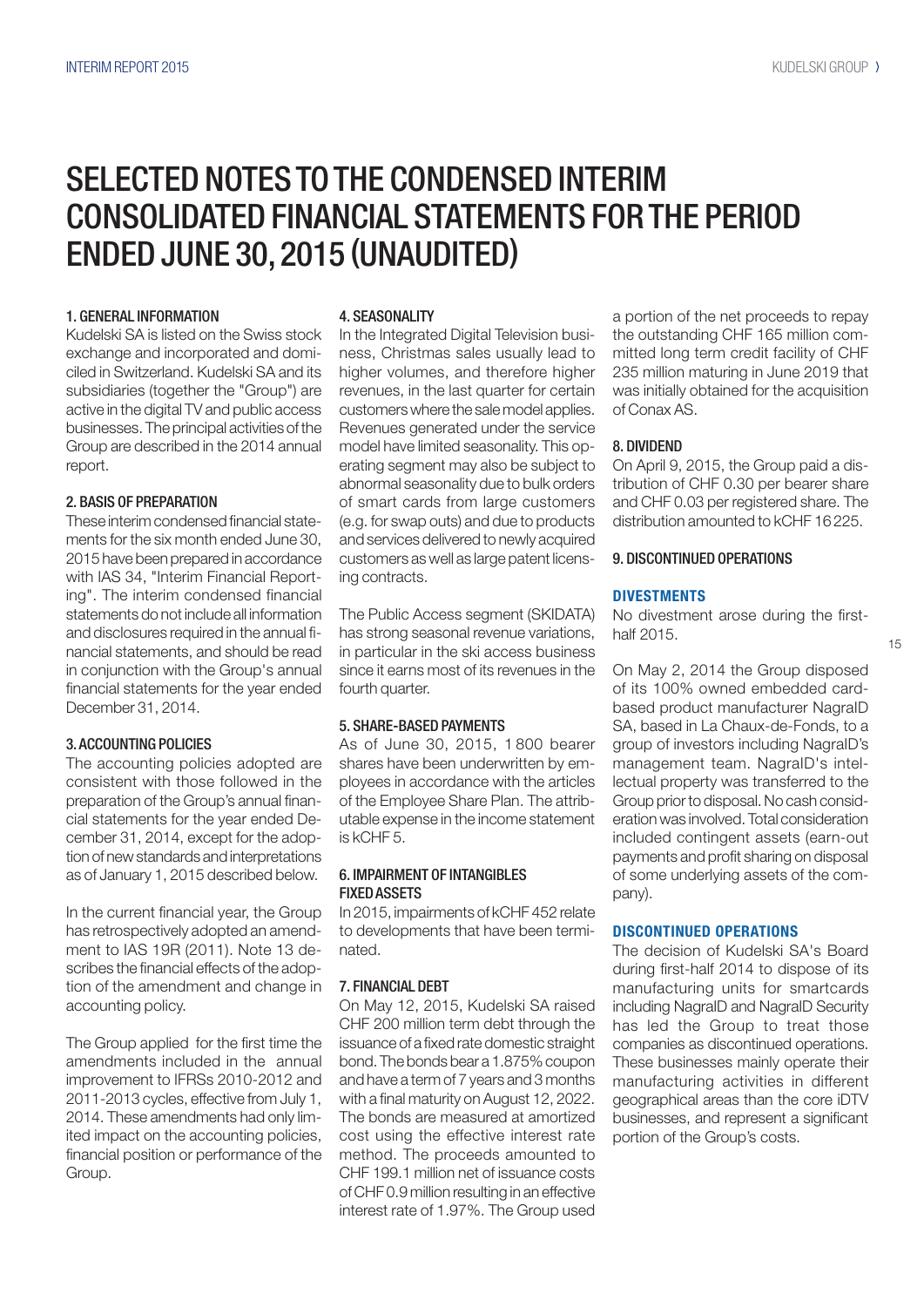Financial information relating to the manufacturing smartcard units' operations for 2014 to the date of disposal or reporting date is set out below. Such information includes intercompany transactions with other Group companies that are not discontinued.



The above revenues include kCHF 5306 with continuing operations of Group subsidiaries.

The cash flows relating to the operating, investing and financing activities of the discontinued operations which are included in the cash flow statement are as follows:

| <b>In CHF'000</b>      | January/June 2014 |
|------------------------|-------------------|
|                        | $-1874$           |
| Operating<br>Investing | $-868$            |
| Financing              | 721               |

#### 10. TRANSACTION WITH NON CONTROLLING INTERESTS

On May 13, 2015, the Group closed a transaction whereby it sold to EchoStar 22.5% of SmarDTV SA and 22.5% of SmarDTV's CHF 30 million long-term Group loan for a cash and a share consideration. The cash consideration consisted of a payment equivalent to kCHF 12741 of which kCHF 6750 is attributable to the sale of the long-term loan and kCHF 5991 to the equity sale. The consideration in shares consists of the entire share capital of Eldon Technology Limited (UK), Echostar Technologies Limited (UK), DCS Copy Protection Limited (UK) and EIC Spain II S.L. (Spain). The transaction includes a working capital adjustment mechanism in connection with consideration received in shares. As a result, the Group recognized a debt against Echostar of kCHF 530.

The acquisition of a controlling interest in an unrelated entity in exchange for a non-controlling interest in a wholly owned subsidiary is treated as a business combination. The sale of ownership interest that does not result in a loss of control is accounted for as an equity transaction (transaction with non-controlling interest). The Group determined the fair value of the acquired unrelated entities as being nil before the working capital adjustment, as the acquired companies had no viable operations on a stand-alone basis and a material restructuring was required (see Business Combinations). Thus, the full cash consideration received is attributed to the sale of the non-controlling interest, resulting in a gain of kCHF 7 858, recognized in equity.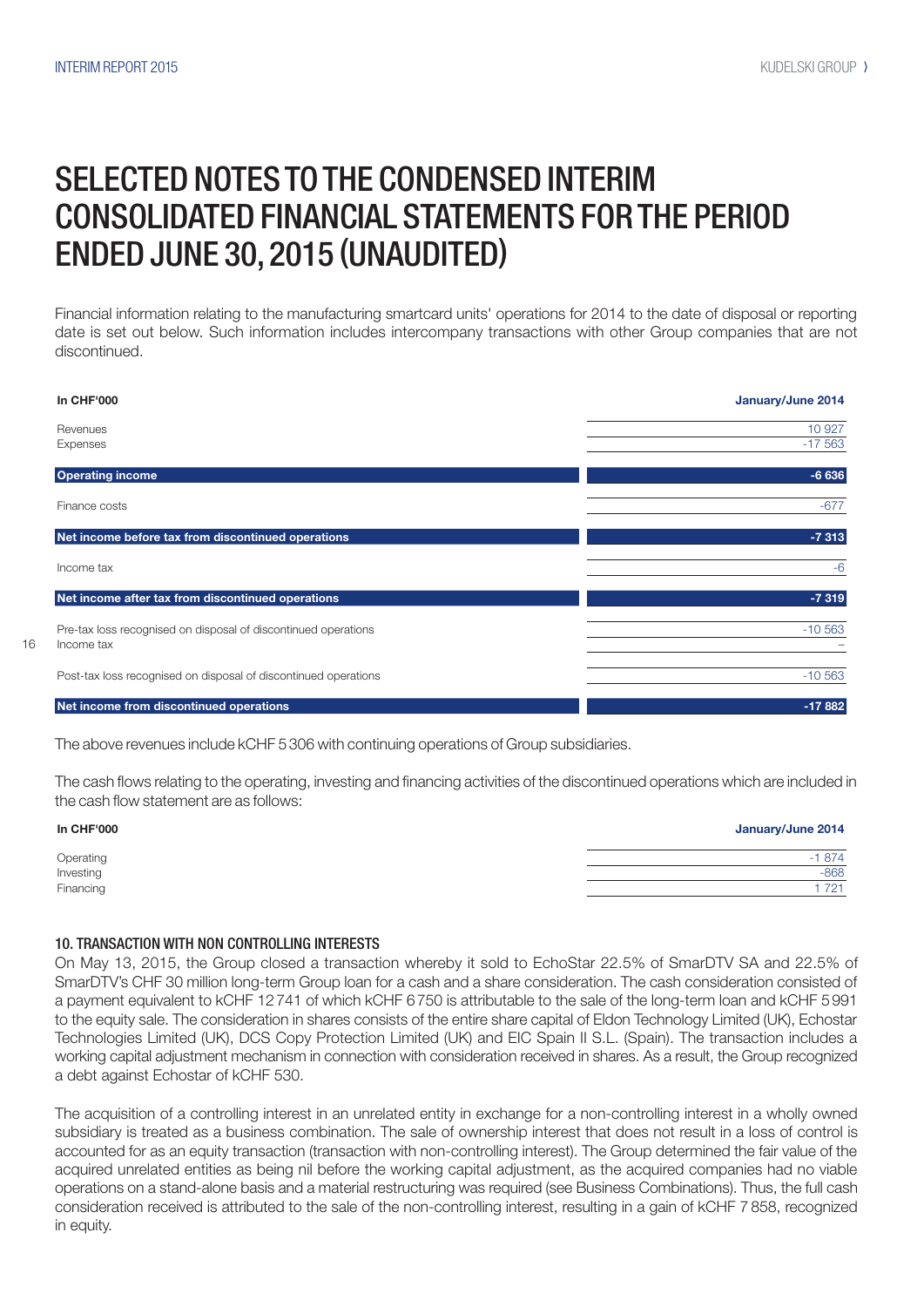### SELECTED NOTES TO THE CONDENSED INTERIM CONSOLIDATED FINANCIAL STATEMENTS FOR THE PERIOD ENDED JUNE 30, 2015 (UNAUDITED)

#### 11. BUSINESS COMBINATIONS

#### ARISING IN 2015

In exchange of 22.5% of SmarDTV SA and a cash payment (see Transaction with Non-Controlling Interests), SmarDTV SA acquired 100% of the share capital of Eldon Technology Limited (UK), Echostar Technologies Limited (UK), DCS Copy Protection Limited (UK) and EIC Spain II S.L. (Spain), resulting in the Group owning a 77.5% interest in those companies through SmarDTV SA. The acquired companies are active in the set-top-box industry. Through this acquisition, SmarDTV benefits from extended engineering capabilities. The Group determined for this acquisition a fair value of nil and only considered as purchase price the working capital adjustment amounting to kCHF 530.

The acquisition of these companies qualifies as a 'bargain purchase' as the amounts of the identifiable net assets acquired exceed the sum of the value of consideration transferred and the non-controlling interest in the acquired companies. The bargain purchase results from the acquisition of loss-making operations for which material restructuring costs will be incurred. As a result, we recognized a gain amounting to kCHF 4 135 in the income statement which is disclosed under 'other operating income'.

This transaction did not give rise to material external acquisition costs. The gross contractual amount of trade receivables is kCHF 1304 which are considered to be fully collectable, leading to a fair value of kCHF 1 304.

On January 7, 2015, SKIDATA Inc., USA, signed a share purchase agreement whereby it acquired 60% of the shares of Sentry Control Systems LLC, USA, for consideration of kCHF 13999. Sentry Control Systems provides premium parking solutions and is Skidata's largest distributor in the US. Hence, this acquisition allows Skidata to strengthen its position in the US market. The agreement includes option mechanisms for the seller to sell and for the purchaser to buy the remaining shares. If the options are not exercised, the agreement stipulates that Skidata will subsequenty acquire the remaining 40% for a fixed amount and a contingent consideration based on the target's revenue, gross margin and free cash flow. The fixed amount to be paid for the acquisition of the remaining 40% interest is structured as four payments of USD 2 million each, payable yearly on March 31, 2016 to 2019, resulting in a transfer to Skidata of a 10% interest each year. The Group considered a 100% interest and recognized a deferred/contingent consideration for the 40% share resulting in a total acquisition cost of kCHF 23906.

The goodwill arising from this acquisition amounts to kCHF 18449 and is allocated to the Public Access operating segment. The goodwill arises from a number of factors including expected synergies resulting from acquiring a workforce experienced in service support as well as a valuable sales knowledge and expertise in the relevant market. None of the goodwill is expected to be deductible for tax purposes. Acquisition related costs of kCHF 300 are included in other operating expenses. The gross contractual amount of trade receivables of kCHF 7046 is expected to be fully collectable leading to a fair value of kCHF 7046.

Starting January 1, 2015, the Group gained control over SKIDATA Australasia Pty Ltd without any additional consideration paid and since that date the company is accounted for as a subsidiary. The Group initially acquired 50% interest in its Australian distributor and partner WTS (renamed into SKIDATA Australasia Pty Ltd following the acquisition) in 2014 and treated it as an associate for accounting purposes. The purchase agreement included a call option whereby the Group had the ability to purchase the remaining 50% interest in the company from January 1, 2015. A non-controlling interest of kCHF 2 095 and no goodwill arose from this business combination. The gross contractual amount of trade receivables due is kCHF 5862, which are considered to be fully collectable, leading to a fair value of kCHF 5 862.

In 2015, SKIDATA also completed a non-significant asset deal in the United States acquiring assets of a smaller distributor for an aggregate amount of CHF 0.5 m qualifying for as business combination according to IFRS 3.

From the date of acquisition, the acquired companies have contributed kCHF 24 560 of revenues and kCHF -2283 to the net income to the continuing operations of the Group. If the acquisition had taken place on January 1, revenues from continuing operations would have been approximately kCHF 422261 and the net income from continuing operations for the period for the Group would have been approximately kCHF 9479.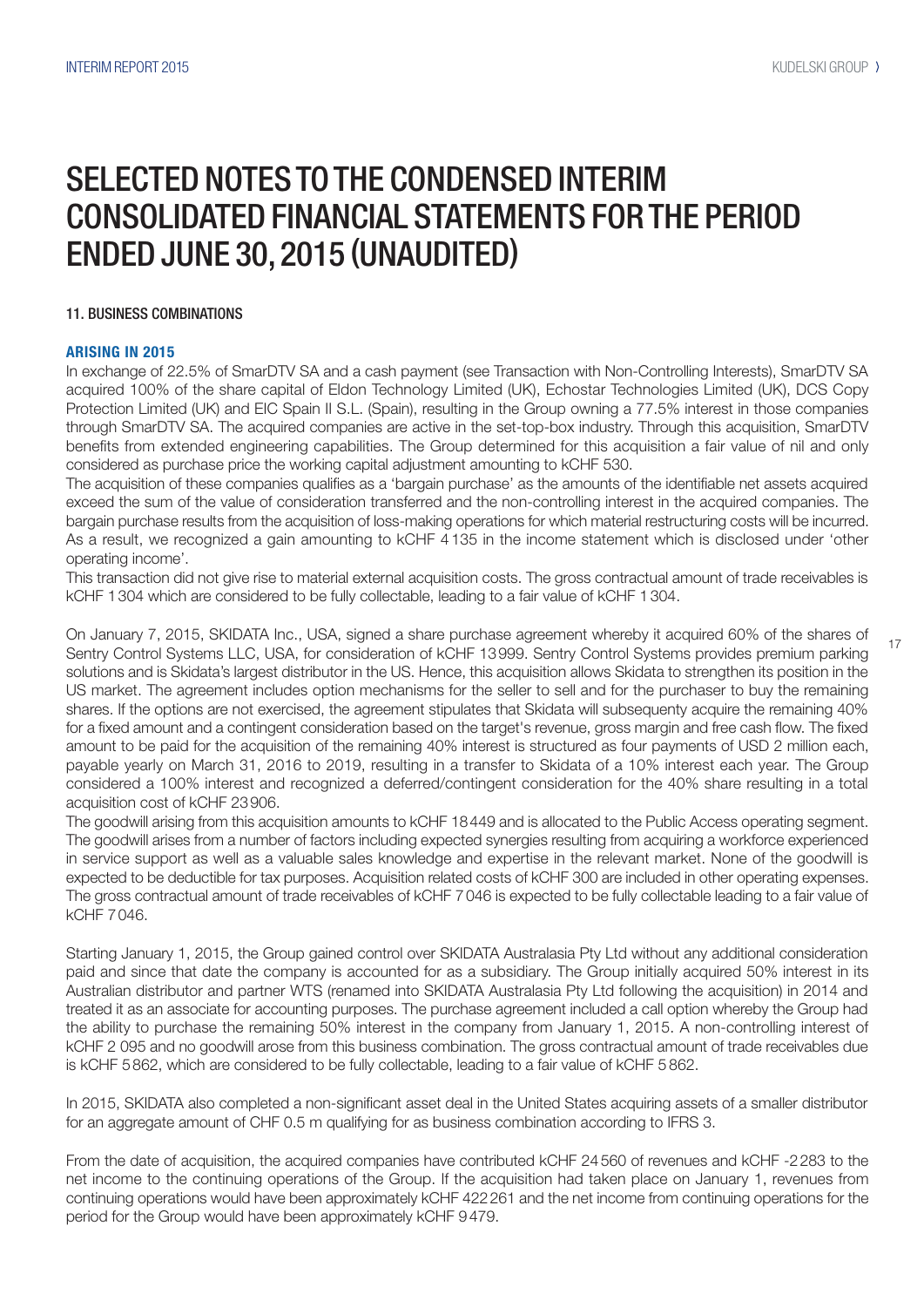#### ARISING IN 2014

On April 7, 2014, the Group purchased 100% of Conax AS, Norway, from Telenor Broadcast Holding AS, for total consideration of kCHF 211904. Conax AS is a global provider of content protection for digital TV services over broadcast, broadband and connected devices. The goodwill arising from this acquisition amounted to kCHF 144980 and was allocated to the Integrated Digital Television operating segment. The goodwill arose from a number of factors including expected synergies considered when purchasing the company, a highly skilled and experienced workforce, as well as a complementary geographic footprint and solution portfolio. With this acquisition, the Group further expended its customer portfolio in Asia, Latin America, Eastern Europe and Scandinavia. Conax's customer base will benefit of the Group's broad portfolio of bestin-class products.

Acquisition-related costs of kCHF 1 772 have been charged to Other operating expenses in the consolidated income statement for the period. The gross contractual amount of trade receivables due is kCHF 20088, of which kCHF 528 is expected to be uncollectable, leading to a fair value of kCHF 19559. From the date of acquisition, Conax AS has contributed kCHF 23894 of revenues and kCHF 2456 to the net income from the continuing operations of the Group in the first half 2014. If the acquisition had taken place on January 1, revenue from continuing operations would have been approximately kCHF 419776 and the net income from continuing operations for the period would have been approximately kCHF 22 773.

#### 18

#### CONSIDERATION TRANSFERED AND FAIR VALUE OF IDENTIFIABLE ASSETS AND LIABILITIES

The fair values of the identifiable assets and liabilities for all Business Combinations as at the date of acquisition were as follows:

| <b>In CHF'000</b>                                              | <b>Fair value of assets</b><br>acquired<br>30.06.2015 | <b>Fair value of assets</b><br>acquired<br>30.06.2014 |
|----------------------------------------------------------------|-------------------------------------------------------|-------------------------------------------------------|
| Tangible fixed assets                                          | 7 2 6 2                                               | 2719                                                  |
| Intangible fixed assets (Goodwill excl.)                       | 4812                                                  | 74 933                                                |
| Other non current assets                                       | 39                                                    |                                                       |
| Trade accounts receivable                                      | 15 165                                                | 19559                                                 |
| Other current assets                                           | 11 199                                                | 6 1 8 2                                               |
| Cash and cash equivalents                                      | 2 3 0 7                                               | 381                                                   |
| Trade accounts payable                                         | $-9946$                                               | $-5148$                                               |
| Other current liabilities                                      | $-10041$                                              | $-31702$                                              |
| Non current liabilities                                        | $-4675$                                               |                                                       |
| <b>Total identified net assets</b>                             | 16 122                                                | 66 924                                                |
| Non controlling interest resulting from a business combination | $-3449$                                               |                                                       |
| Group's net asset portion prior to gain in control             | $-2095$                                               |                                                       |
| Goodwill                                                       | 18 4 4 9                                              | 144 980                                               |
| Bargain purchase                                               | $-4135$                                               |                                                       |
| <b>Total consideration</b>                                     | 24 892                                                | 211 904                                               |
| Total consideration, of which:                                 |                                                       |                                                       |
| - cash                                                         | 14 4 5 5                                              | 211 904                                               |
| - deferred                                                     | 7 140                                                 |                                                       |
| - contingent                                                   | 3 2 9 7                                               |                                                       |
| <b>Total consideration</b>                                     | 24 892                                                | 211 904                                               |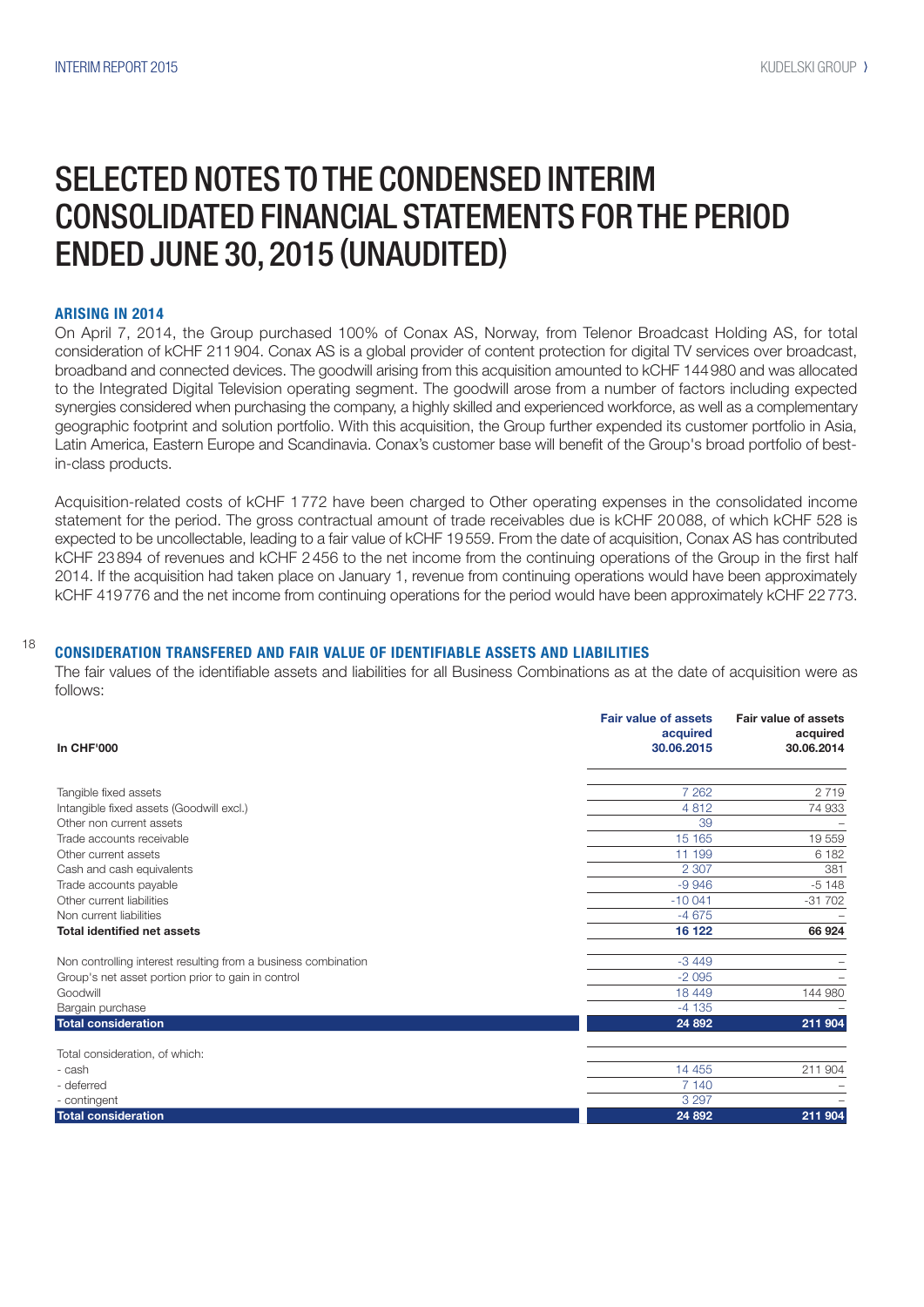#### 12. FINANCIAL INSTRUMENTS - FAIR VALUE DISCLOSURES

The table below illustrates the three hierarchical levels for valuing financial instruments carried at fair value as of June 30, 2015 and December 31, 2014. For additional information on the levels and valuation methods, please refer to note 47 to the consolidated financial statement in the 2014 annual report.

| <b>In CHF'000</b>                               |         | 30.06.2015 31.12.2014 |         |
|-------------------------------------------------|---------|-----------------------|---------|
| <b>Financial assets:</b>                        |         |                       |         |
| - marketable securities                         | Level 1 | 545                   | 1 237   |
| - derivative financial instruments              | Level 2 | 870                   |         |
| - equity instuments with no quoted market price | Level 3 | 400                   | 400     |
| - contingent asset                              | Level 3 | 7 0 31                | 7031    |
| <b>Total financial assets</b>                   |         | 8 8 4 6               | 8 6 6 8 |
| <b>Financial liabilities:</b>                   |         |                       |         |
| - derivative financial instruments              | Level 2 | 326                   | 1572    |
| - contingent liabilities                        | Level 3 | 4678                  | 1 381   |
| Total financial liabilities                     |         | 5 0 0 4               | 2953    |

The fair value of Level 3 equity instrument with no quoted market price is determined using a discounted cash flow method provided by the company on a yearly basis. During the six-month period ended June 30, 2015, there were no transfers from one level to another. A Level 3 contingent asset consisting of an earn-out has been calculated using projections of revenues of a disposed company, as estimated by management. The fair value measurement uses a 5% discount rate.

Level 3 contingent liabilities consists of earn-out payments calculated on companies that have been acquired. The fair value is measured using projections reviewed by management, and discount rate comprised between 5.0 and 7.6%.

#### Reconciliation of level 3 fair values:

The following table shows a reconciliation for the level 3 fair values:

|                                   | <b>Equity instruments</b><br>with no quoted Contingent Contingent |         |             |
|-----------------------------------|-------------------------------------------------------------------|---------|-------------|
| In CHF'000                        | market price                                                      | assets  | liabilities |
| Balance at January 1, 2015        | 400                                                               | 7031    | $-1.381$    |
| Assumed in a business combination |                                                                   |         | $-3297$     |
| Currency translation adjustment   |                                                                   |         | 199         |
| Balance at June 30, 2015          | 400                                                               | 7 0 3 1 | $-4479$     |

Except as detailed below, management considers that the carrying amount of financial assets and liabilities recorded at amortized cost is a reasonable approximation of fair value:

| In CHF'000                   | <b>Carrying</b><br>amount Fair value<br>30.06.2015 30.06.2015 |
|------------------------------|---------------------------------------------------------------|
| <b>Financial liabilities</b> |                                                               |
| - CHF 110 million bond       | 113 631<br>109 477                                            |
| - CHF 200 million bond       | 199 900<br>199 136                                            |

The fair value of the bonds are based on their market price.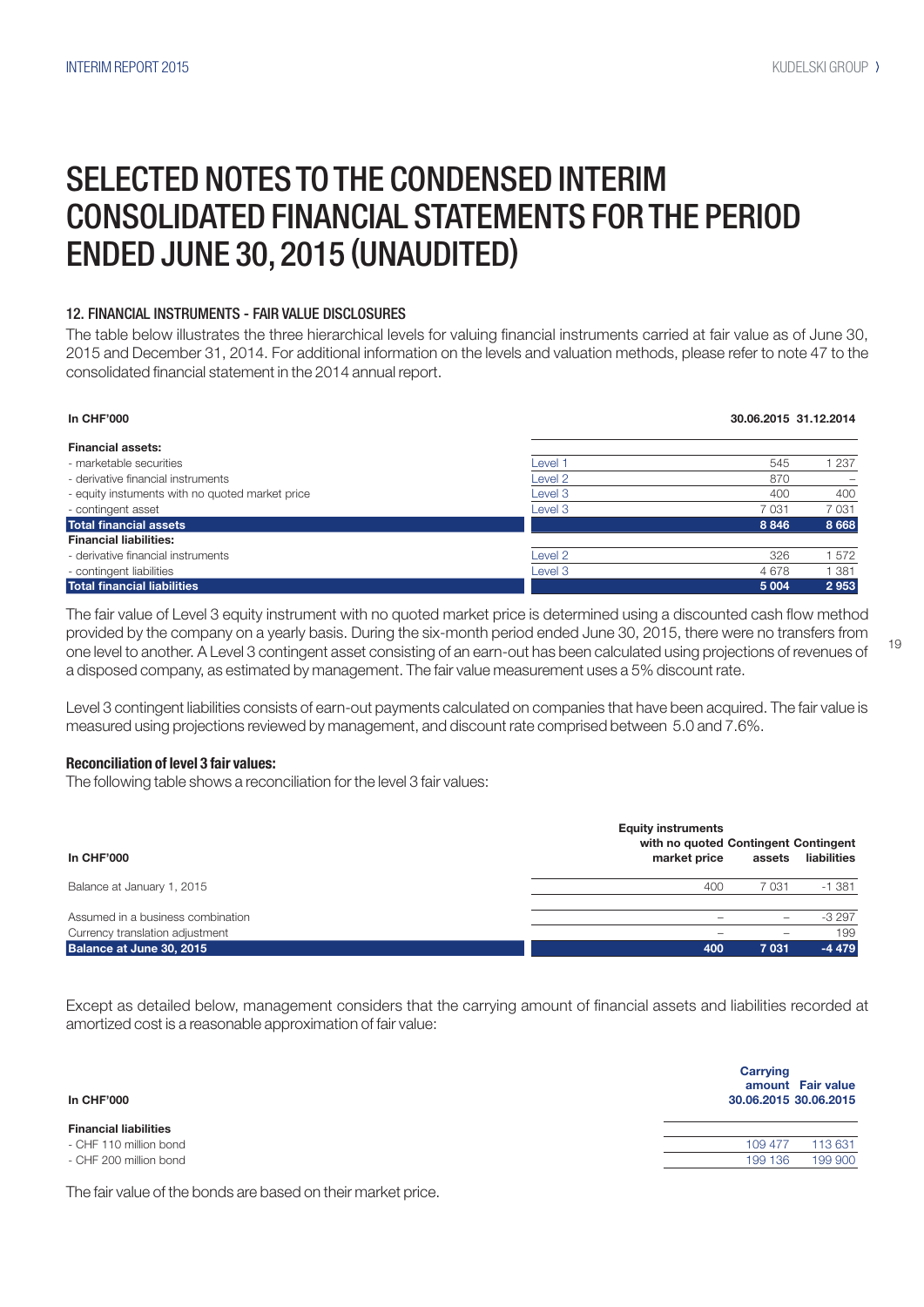### SELECTED NOTES TO THE CONDENSED INTERIM CONSOLIDATED FINANCIAL STATEMENTS FOR THE PERIOD ENDED JUNE 30, 2015 (UNAUDITED)

#### 13. IMPACT OF CHANGES IN ACCOUNTING POLICIES

The impact of changes in accounting policies relates to the adoption of an amendment to IAS 19R (2011). The amendment, issued in November 2013, clarifies the application of IAS 19R to post-employment benefit plans that require employees or third parties to contribute towards the cost of benefits. The amendment allows contributions that are linked to service, and do not vary with length of employee service, to be deducted from the cost of benefits earned in the period that the service is provided (e.g. contributions dependent on the employee's age or contributions that are a fixed percentage of the employee's salary). The Group elected to apply this amendment as it better approximates the Swiss pension commitment.

The impact of the adoption of the IAS 19 amendment on the balance sheet is as follows:

| <b>In CHF'000</b>                                     |         | 30.06.2015 31.12.2014 |
|-------------------------------------------------------|---------|-----------------------|
| Decrease in the defined obligation plan (non-current) | 20 5 20 | 20 378                |
| Decrease in deferred tax assets (non-current)         | $-4518$ | $-4487$               |
| Increase in deferred tax liabilities (non-current)    |         | $-13$                 |
| Decrease in other current liabilities (current)       |         | 194                   |
| Net impact on equity                                  | 16 002  | 16 072                |
| Equity attributable to equity holders of the parent   | 16 002  | 16 072                |
| Non controlling interests                             |         |                       |

The impact of the adoption of the IAS 19 amendment on the income statement is as follows:

| <b>In CHF'000</b>                                                                                         |              | 30.06.2015 30.06.2014 |
|-----------------------------------------------------------------------------------------------------------|--------------|-----------------------|
| Decrease in employees benefits expense<br>Decrease in interest expense<br>Increase in current tax expense | 142<br>$-31$ | 217<br>$-47$          |
| Impact on net profit for the year (continuing operations)                                                 | 111          | 170                   |
| Attributable to equity holders of the parent<br>Non controlling interests                                 | 111          | 170                   |

There was no impact on comprehensive income and no material impact on the Group's interim condensed consolidated statement of cash flows or basic and diluted EPS.

#### 14. PRINCIPAL CURRENCY TRANSLATION RATE

|            | balance sheets | <b>Period end rates</b><br>used for the consolidated |            | used for the consolidated<br>and cash flow statements |
|------------|----------------|------------------------------------------------------|------------|-------------------------------------------------------|
|            | 30.06.2015     | 31.12.2014                                           | 30.06.2015 | 30.06.2014                                            |
| <b>USD</b> | 0.930          | 0.990                                                | 0.947      | 0.891                                                 |
| <b>EUR</b> | 1.043          | .203                                                 | 1.058      | 1.221                                                 |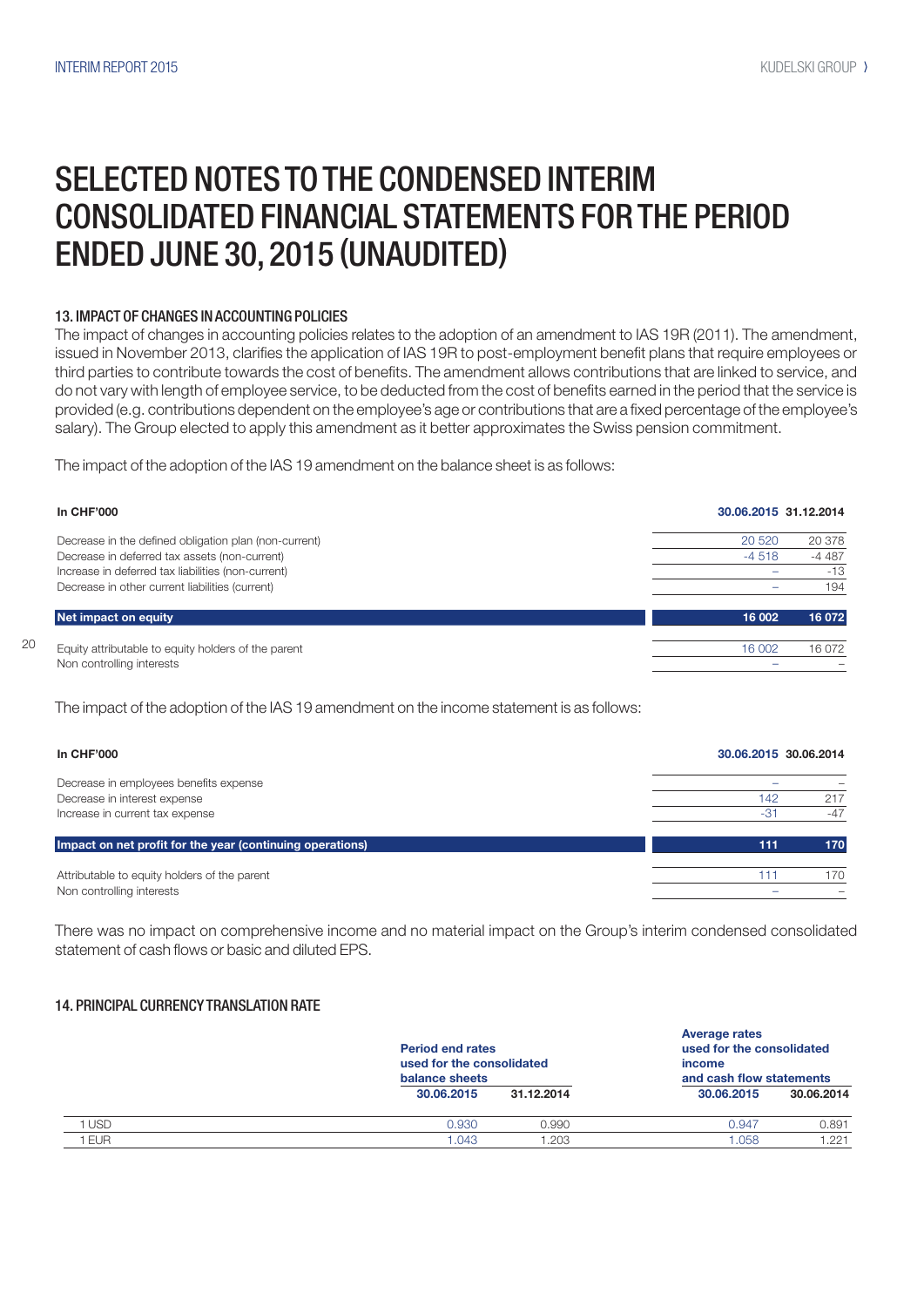#### 15. OPERATING SEGMENTS

IFRS 8 requires operating segments to be identified based on internal reporting that is regularly reviewed by the chief operating decision maker. Group operating segments represent strategic business units that offer products and services for which such internal reporting is maintained. The chief operating decision maker reviews the internal segment reporting in order to allocate resources to the segments and assess their performance.

The Group is organized operationally on a worldwide basis into two operating segments which are reflected in internal management reporting:

- Integrated Digital Television

- Public Access

The Integrated Digital Television division provides end-to-end integrated solutions, including open conditional access solutions, which allow TV operators and content providers to operate a wide range of high value-added pay TV services on a secure platform, and middleware software solutions for set-top-boxes and other consumer devices, enabling an advanced end-user experience.

The Public Access division provides access control systems and ticketing services for ski lifts, car parks, stadiums, concert halls and major events. The measure of income presented to manage segment performance is the segment operating income (loss). Segment operating income (loss) is based on

Integrated Digital

the same accounting policies as consolidated operating income (loss) except that intersegment sales are eliminated at the consolidation level. Income and expenses relating to Corporate include the costs of Group headquarters and the items of income and expense which are not directly attributable to specific divisions. These elements are reported under the "Corporate common functions".

Reportable segment assets include total assets allocated by segment with the exclusion of Intersegment balances, which are eliminated. Unallocated assets include assets managed on a centralized basis, included in the reconciliation to Balance sheet assets.

|                                                          | Integrated Digital<br><b>Television</b> |                                            | <b>Public Access</b>         |                                            | <b>Total</b>                 |                                            |
|----------------------------------------------------------|-----------------------------------------|--------------------------------------------|------------------------------|--------------------------------------------|------------------------------|--------------------------------------------|
| <b>In CHF'000</b>                                        | January/<br><b>June 2015</b>            | January/<br><b>June 2014</b><br>(restated) | January/<br><b>June 2015</b> | January/<br><b>June 2014</b><br>(restated) | January/<br><b>June 2015</b> | January/<br><b>June 2014</b><br>(restated) |
| <b>Total segment Revenues</b>                            | 324 565                                 | 314 900                                    | 91 773                       | 81 086                                     | 416 338                      | 395 986                                    |
| Inter-segment revenues                                   | $-196$                                  | $-733$                                     |                              | -1                                         | $-196$                       | $-734$                                     |
| <b>Revenues from external customers</b>                  | 324 369                                 | $314$ 167                                  | 91 773                       | 81 085                                     | 416 142                      | 395 252                                    |
| Depreciation and amortisation                            | $-16532$                                | $-17204$                                   | $-3925$                      | $-3803$                                    | $-20457$                     | $-21007$                                   |
| Impairment                                               | $-460$                                  | $-16$                                      |                              |                                            | $-460$                       | $-16$                                      |
| Operating income - excluding corporate common functions  | 52 595                                  | 44 575                                     | $-13916$                     | $-7839$                                    | 38 679                       | 36 736                                     |
| Corporate common functions                               |                                         |                                            |                              |                                            | $-8241$                      | $-9046$                                    |
| Interest expense and other Finance income/(expense), net |                                         |                                            |                              |                                            | $-18896$                     | $-5658$                                    |
| Share of result of associates                            |                                         |                                            |                              |                                            | 470                          | 315                                        |
| Income before tax                                        |                                         |                                            |                              |                                            | 12012                        | 22 347                                     |
|                                                          |                                         | 31.12.2014                                 |                              | 31.12.2014                                 |                              | 31.12.2014                                 |
|                                                          | 30.06.2015                              | (restated)                                 | 30.06.2015                   | (restated)                                 | 30.06.2015                   | (restated)                                 |
| <b>Total segment Assets</b>                              | 827 661                                 | 859 840                                    | 173 565                      | 163 703                                    | 1 001 226                    | 1 023 543                                  |

|                                               |            | 31.12.2014          |  |
|-----------------------------------------------|------------|---------------------|--|
| <b>In CHF'000</b>                             | 30.06.2015 | (restated)          |  |
| <b>Total Segment Assets</b>                   | 1 001 226  | 1019056             |  |
| Cash & Cash equivalents                       | 32 557     | 14 981              |  |
| Other current assets                          | 396        | 3 1 9 8             |  |
| Financial assets and other non-current assets | 10 156     | 10582               |  |
| <b>Total Assets as per Balance Sheet</b>      |            | 1 044 335 1 047 817 |  |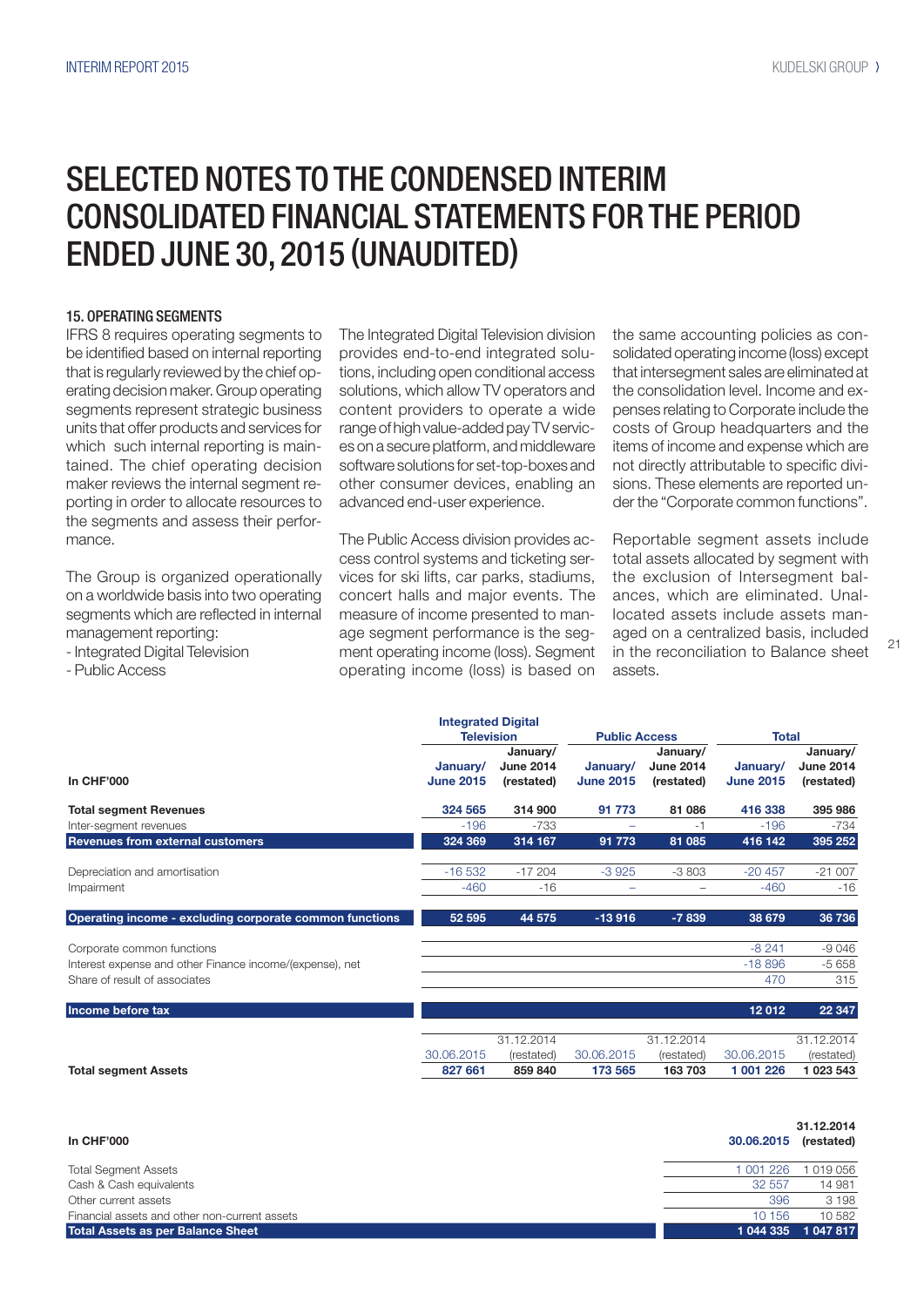Release of 2015 financial results:

18 February 2016

#### Kudelski SA

22-24, route de Genève PO Box 134 1033 Cheseaux **Switzerland** 

Tel. +41 21 732 01 01 Fax +41 21 732 01 00 info@nagra.com www.nagra.com

22

Investor relations: Santino Rumasuglia Tel. +41 21 732 01 24 ir@nagra.com

#### Disclaimer

This document contains forward-looking statements, including, but not limited to, statements that are predications of or indicate future events, trends, plans or objectives. These statements are subject to known and unknown risks and uncertainties and could be affected by other factors that could cause actual results, plans and objectives to differ materially from those expressed or implied in the forward-looking statements. Potential risks and uncertainties include such factors as general economic conditions, performance of financial market, competitive factors and changes in laws and regulations.

© 2015 Kudelski SA